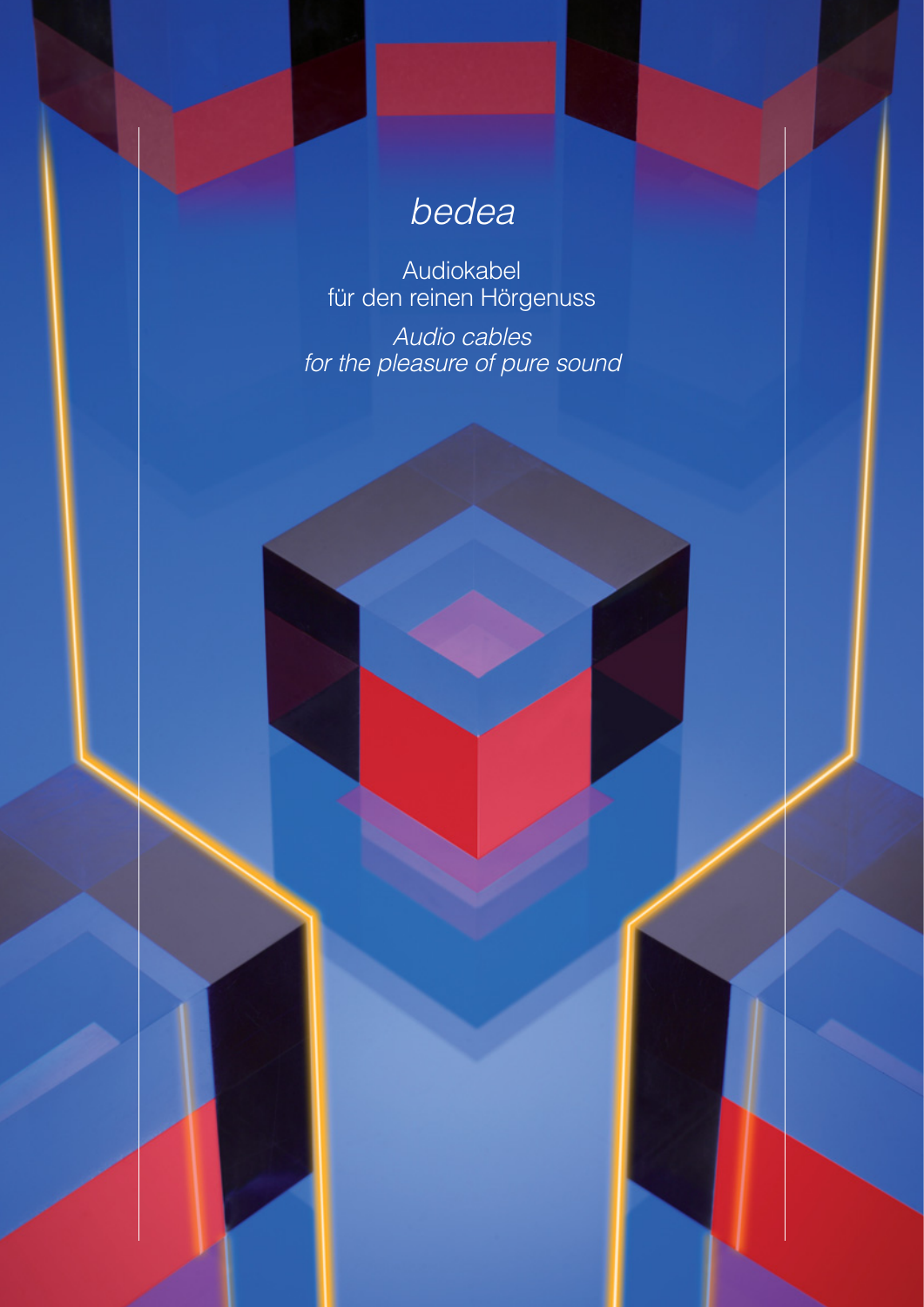## bedea Audiokabel für höchsten Hörgenuss

| Inhalt                                                                           | Contents                                                         |    |
|----------------------------------------------------------------------------------|------------------------------------------------------------------|----|
| bedea Audiokabel für<br>höchsten Hörgenuss                                       | bedea audio cables for the<br>pleasure of pure sound             | 2  |
| Diodenleitungen                                                                  | Diode cables                                                     | 4  |
| Mikrofonkabel                                                                    | Microfone cables                                                 | 6  |
| Profikabel                                                                       | <b>Professional cables</b>                                       | 8  |
| Multicore-Kabel (PiMF)                                                           | Multi-core cables (PiMF)                                         | 10 |
| AES/EBU - Digital/Analog-<br>Tonmodulations-Kabel flexibel audio cables flexible | AES/EBU - digital/analogue                                       | 12 |
| AES/EBU - Digital/Analog-<br>Tonmodulations-Kabel<br>Festinstallation            | AES/EBU - digital/analogue<br>audio cables<br>fixed installation | 13 |
| Digital-/Audio-/<br>Koaxialkabel                                                 | Digital-/audio-/<br>coaxial cables                               | 14 |
| <b>Twisted Pair-Datenkabel</b>                                                   | Twisted pair data cables                                         | 15 |
| Lautsprecherleitungen                                                            | Loudspeaker cables                                               | 16 |
| Lautsprecherleitungen<br>Standard (LSP)                                          | Loudspeaker cables<br>Standard design (LSP)                      | 17 |
| Lautsprecherleitungen<br>hochflexibel (LSPhfl)                                   | Loudspeaker cables<br>highly flexible (LSPhfl)                   | 18 |
| Lautsprecherleitungen<br>hochflexibel, koaxial<br>(LSXhfl)                       | Loudspeaker cables<br>highly flexible, coaxial<br>(LSXhfl)       | 19 |
| Lautsprecherleitungen<br>twinaxial (LSR )                                        | Loudspeaker cables<br>twinaxial (LSR)                            | 20 |
| Lautsprecherleitungen<br>mehrkanalig (LSR)                                       | Loudspeaker cables<br>multichannel (LSR)                         | 21 |
| Optische<br>NF-Übertragungstechnik                                               | <b>Optical</b><br>LF-transmitting technique                      | 22 |
| <b>LWL-Kabel</b>                                                                 | <b>Fibre-optical cables</b>                                      | 23 |

Um im niederfrequenten (NF-/ Audio-) Bereich, der sich von 20 Hz bis 20 kHz erstreckt, Sprach- oder Musiksignale störungsfrei und verlustarm übertragen zu können, benötigt man Kabeltypen, die für den jeweiligen Einsatzzweck ausgelegt sind.

Für jede Anwendung – analog oder digital – bieten wir Ihnen optimierte Kabelkonstruktionen aus folgenden Bereichen:

- allgemeine Elektroakustik
- Tonstudiotechnik
- Rundfunktechnik
- HiFi-Stereophonie/"High End"
- Musikelektronik
- NF-Steuerungstechnik
- Sensorik

Falls Sie ein spezielles Kabel benötigen, welches nicht in dieser Druckschrift enthalten ist, fragen Sie bitte bei uns an; wir nehmen auch kundenspezifische Sonderanfertigungen vor.

OEM-Partnern bieten wir aufgrund unserer langjährigen Erfahrung in der Produktion von hoch- und höchstwertigen Audiokabeln Spitzentechnologie mit vielfältigen Fertigungsmöglichkeiten.

Bitte beachten Sie auch unsere Produkte für die optische NF-Übertragungstechnik.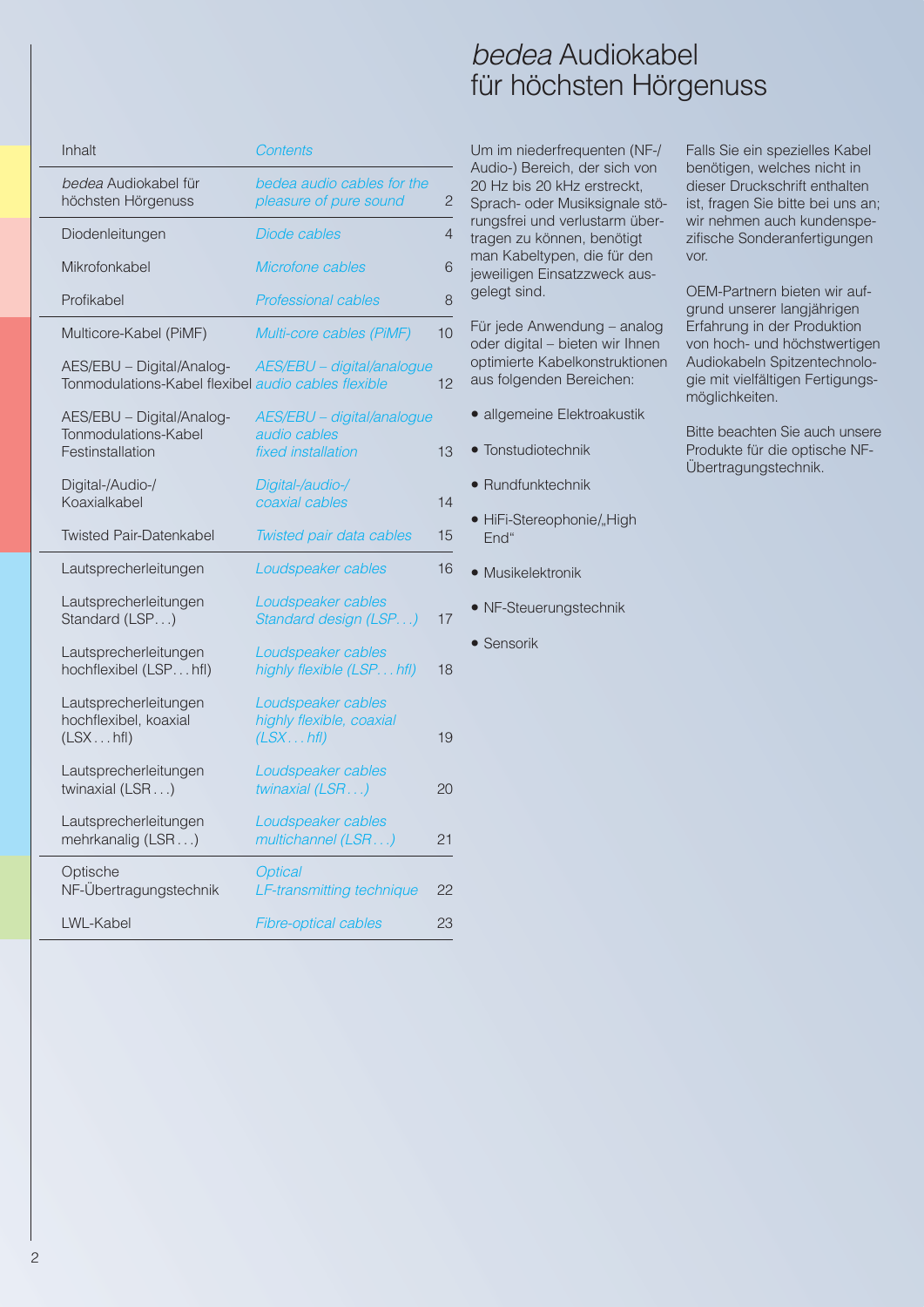# bedea audio cables for the pleasure of pure sound

■ To transmit low frequency audio signals containing music or speech without distortion or loss in the range between 20 Hz and 20 kHz, cables have to be used that are especially designed to their application.

For any application – analogue or digital – we offer optimized cable constructions for the following purposes to you:

- general electroacoustics
- recording studio
- broadcast
- HiFi "High End"
- music electronics
- LF-controlling
- sensorics

If you need a certain type of cable which is not described within this brochure, don't hesitate to ask us. We manufacture cables to our customer's design as well.

Due to our long-time experience in producing sophisticated high-quality audio cables we offer a variety in constructing and cables in state-of-theart-technology to our OEMpartners.

Please have a look at our cables for optical transmission of LF-signals.

# bedea



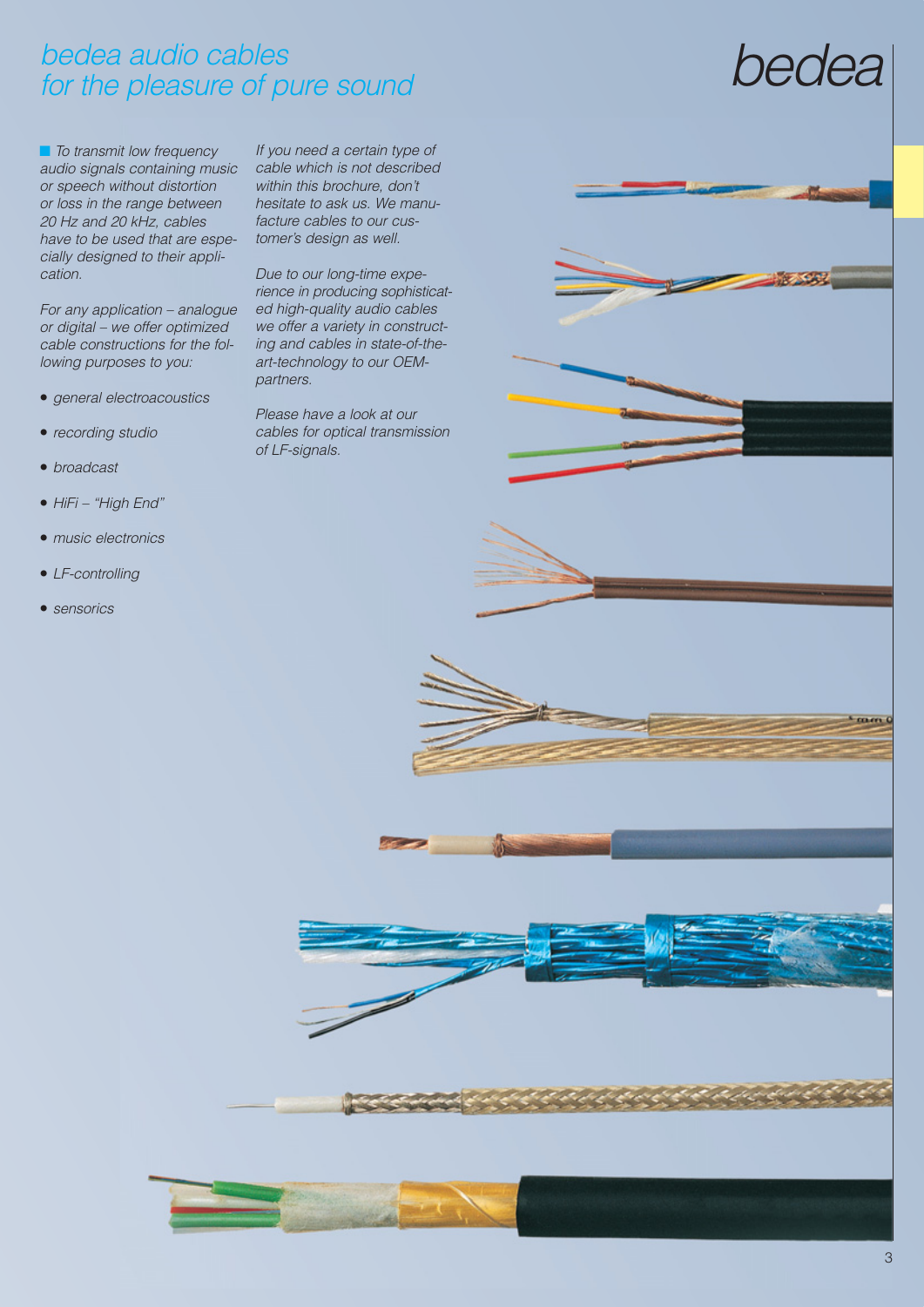### Diodenleitungen Diode cables

Der Begriff "Diodenleitungen" stammt aus der Frühzeit der HiFi-Technik, als Röhren in den Ausgangsstufen verwendet wurden.

Auch heute bezeichnet man damit noch Kabel für Aufnahme- und/oder Wiedergabeverbindungen zwischen Stereogeräten.

Aufgrund der relativ hochohmigen Eingangs widerstände sind kapazitätsarme Zuleitungen erforderlich, damit kein ungewollter Höhenabfall entsteht.

1- bis 8-adrige Konstruktionen, die jeweils über kapazitätsarme PE-Isolationen mit Einzel aderabschirmung verfügen, stellen diese Anforderung sicher.

Verwendet werden Aderquerschnitte von 0,08 mm2 und 0,14 mm<sup>2</sup>.

■ The term "diode cables" is a relict from early days of HiFitechnology when valves were used in the output sections of amplifiers.

Today diode cables are the name for cables for recording and/or play connections be tween stereo components.

Because of the high input impedance cables with low capacitance are necessary to avoid a decrease in the higher frequency range.

The product range is from 1 to 8 core constructions, each with a low-capacitance PE-insulation and single core copperwire-screening.

The cross sections of the cores are between 0.08 mm<sup>2</sup> and 0.14 mm<sup>2</sup>.

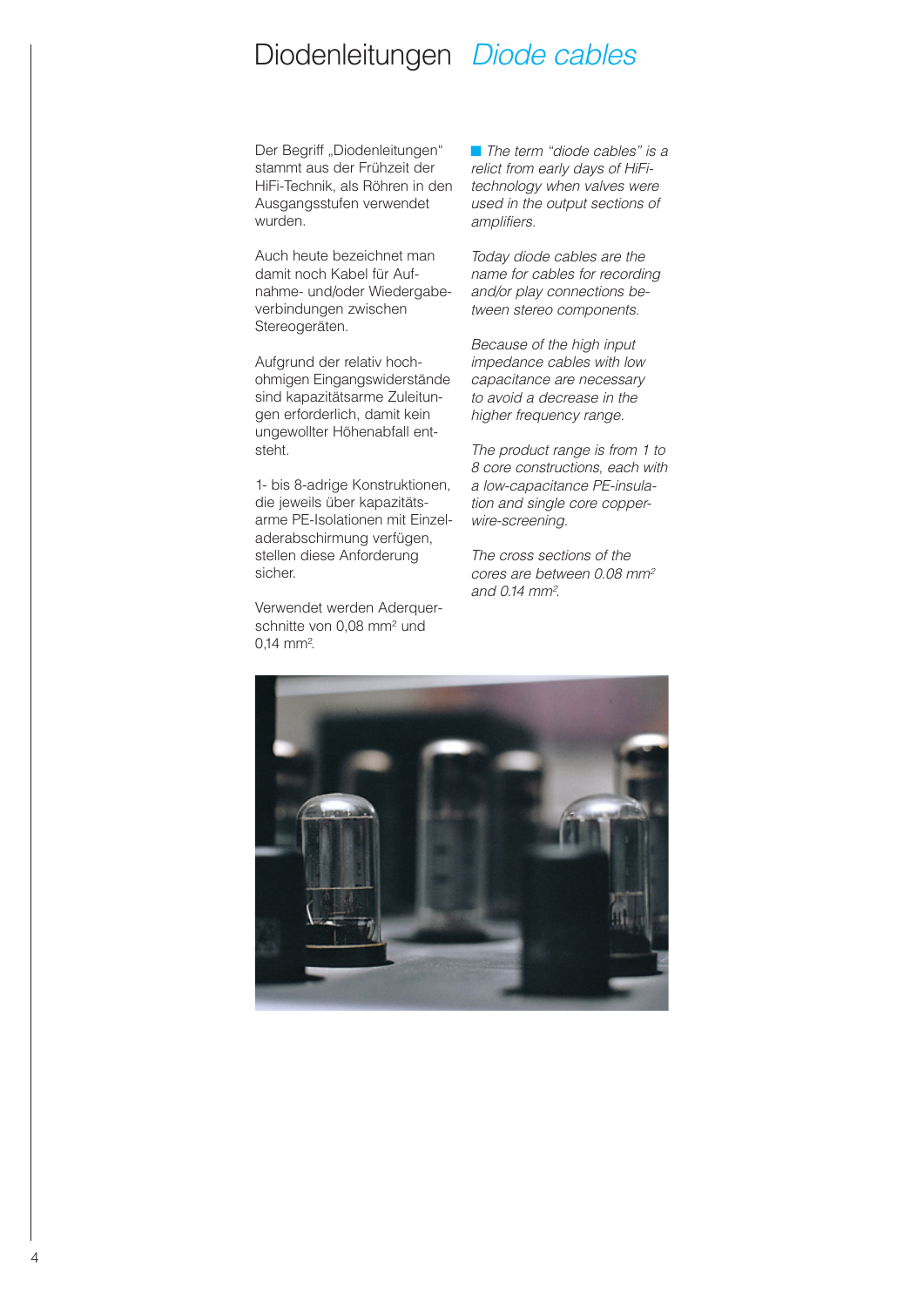# bedea

| <b>Typ</b><br><b>Type</b>                                                  |                                                 | 0801 CA<br>(107)     | 0802 CA<br>(122)       | 0804 CA<br>(127)       | 0808 CA<br>(187)  | 1401 CA<br>(111)                                   | 1402 CA<br>(137)                                               | 1404 CA                   | 3402 CA                       |
|----------------------------------------------------------------------------|-------------------------------------------------|----------------------|------------------------|------------------------|-------------------|----------------------------------------------------|----------------------------------------------------------------|---------------------------|-------------------------------|
| Einsatzzweck<br>Application                                                |                                                 |                      |                        |                        |                   | Cables to connect HiFi components/MIDI-connections | Verbindungskabel zwischen HiFi-Stereogeräten/MIDI-Verbindungen |                           |                               |
| Aufbau<br><b>Construction</b>                                              |                                                 |                      |                        |                        |                   |                                                    |                                                                |                           |                               |
| Produkt-Nr.                                                                | <b>FRNC</b>                                     |                      |                        |                        |                   |                                                    |                                                                | 2397                      |                               |
| Product no.<br>Aderzahl<br>Number of cores                                 | <b>PVC</b>                                      | 1059<br>$\mathbf{1}$ | 1061<br>$\overline{c}$ | 1064<br>$\overline{4}$ | 1066<br>8         | 1067<br>$\mathbf{1}$                               | 1069<br>$\overline{c}$                                         | 1071<br>$\overline{4}$    | 2934<br>$\mathbf{2}^{\prime}$ |
| Aderquerschnitt<br>Cross section of cores                                  | (mm <sup>2</sup> )                              | 0.08                 | 0.08                   | 0,08                   | 0,08              | 0.14                                               | 0.14                                                           | 0.14                      | 0,34                          |
| Leiterkonstruktion<br>Construction of conductors                           |                                                 | $10 \times 0,1$      | $10 \times 0.1$        | $10 \times 0,1$        | $10 \times 0.1$   | $18 \times 0.1$                                    | $18 \times 0.1$                                                | $18 \times 0,1$           | $7 \times 0,25$               |
| Leitermaterial<br>Material of conductors                                   |                                                 |                      |                        |                        | Cub               |                                                    |                                                                |                           |                               |
| Aderisolation<br>Insulation of cores                                       | PE                                              |                      |                        |                        |                   |                                                    |                                                                |                           | Cell-PE                       |
| Aderisolations-Ø<br>Diametre of insulation                                 | (mm)                                            | 1,1                  | 1,1                    | 1,1                    | 1,1               | 1,1                                                | 1,5                                                            | 1,5                       | 3,4                           |
| Einzeladerabschirmung<br>Single core shielding                             | CuWb                                            |                      |                        |                        |                   |                                                    |                                                                |                           |                               |
| Gesamtmantel<br>Overall jacket                                             |                                                 | <b>PVC</b>           | <b>PVC</b>             | <b>PVC</b>             | <b>PVC</b>        | <b>PVC</b>                                         | <b>PVC</b>                                                     | <b>FRNC</b><br><b>PVC</b> | <b>PVC</b>                    |
| Gesamt-Ø<br>Overall diametre                                               | $(ca.$ mm $)$<br>(approx. mm)                   | 2,2                  | $4,8 \times 2,1$       | 4,6                    | 6,5               | 2,2                                                | $6,0 \times 2,65$                                              | $12,0 \times 2,7$         | $10.0 \times 4.7$             |
| <b>Elektrische Eigenschaften</b><br><b>Electrical properties</b>           |                                                 |                      |                        |                        |                   |                                                    |                                                                |                           |                               |
| Betriebskapazität<br>Capacitance                                           | $(ca. pF/m)^*$<br>(approx. $pF/m$ )*            | 100                  | 100                    | 100                    | 100               | 152                                                | 100                                                            | 100                       | 60                            |
| Gleichstromwiderstand/Innenleiter $(\Omega/km)$<br>D.C. resistance of core |                                                 | 230                  | 230                    | 230                    | 230               | 126                                                | 140                                                            | 140                       | 52                            |
| Mechanische Eigenschaften<br><b>Mechanical properties</b>                  |                                                 |                      |                        |                        |                   |                                                    |                                                                |                           |                               |
| <b>Trittfestigkeit</b><br>Safety against crunching                         |                                                 | bedingt<br>medium    | bedingt<br>medium      | bedingt<br>medium      | bedingt<br>medium | nein<br>n <sub>o</sub>                             | bedingt<br>medium                                              | bedingt<br>medium         | bedingt<br>medium             |
| Min. Biegeradius<br>Min. bending radius                                    | (mm)                                            | 11                   | $11**$                 | 23                     | 33                | 12                                                 | $15***$                                                        | $15***$                   | $24***$                       |
| Max. Zugbelastung bei 20 °C<br>Max. pulling force at 20 °C                 | (N)                                             | 30                   | 60                     | 130                    | 260               | 29                                                 | 90                                                             | 180                       | 202                           |
| Gewicht<br>Weight                                                          | (ca. kg/km)<br>(approx. kg/km)                  | $\overline{7}$       | 14                     | 29                     | 52                | 8                                                  | 21                                                             | 42                        | 55                            |
| Verbrennungswärme<br><b>Heat of combustion</b>                             | <b>FRNC</b><br>(kWh/m)<br><b>PVC</b><br>(kWh/m) | 0,03                 | 0,06                   | 0,13                   | 0,22              | 0,03                                               | 0,10                                                           | 0,20<br>0,20              | 0,24                          |

\* Ader/Schirm Cu: Kupfer b: blank W: Wendelabschirmung G: Geflechtsabschirmung Core/shielding Corper bare Helically wound copper wire screening Braiding Braiding

**Contract Contract Contract Contract Contract Contract Contract Contract Contract Contract Contract Contract C** 

\*\* Flache Seite Flat side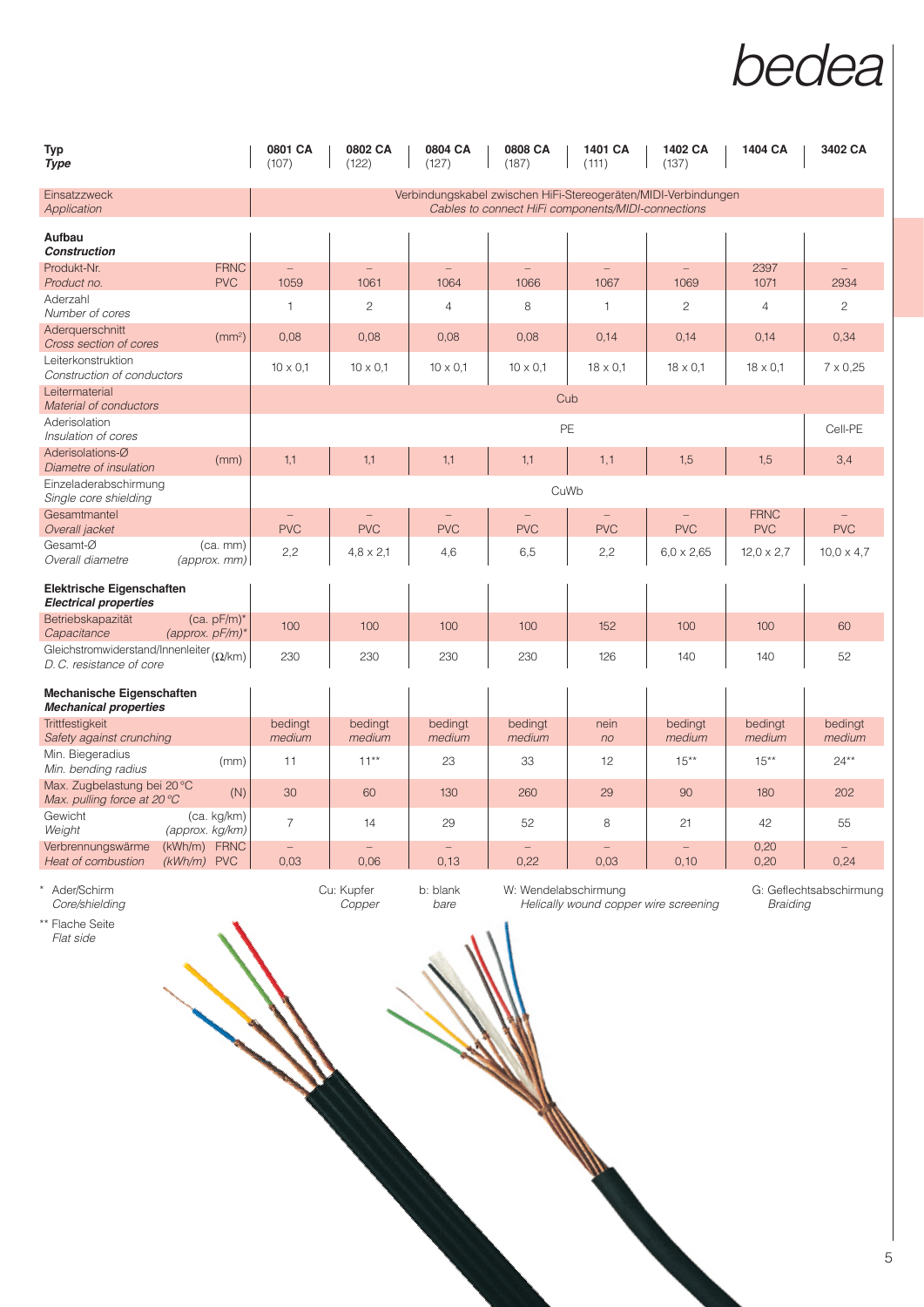# Mikrofonkabel

## Microfone cables

Mikrofonkabel verbinden Mikrofon mit Mischpult bzw. Verstärker oder Soundkarte.

Hierbei soll eine möglichst rausch- und knackfreie Über tragung über den gesamten hörbaren Frequenzbereich erzielt werden. Voraussetzung dafür sind ein sinnvoller Kabelaufbau und eine möglichst geringe Kabelkapazität<sup>1)</sup>.

Typisch sind 1-adrige (asym metrischer Anschluss) oder 2-adrige Konstruktionen (sym metrischer Anschluss) mit Gesamtschirm.

Unser Programm reicht von Minikabeln mit nur 2,2 mm Durchmesser bis hin zum trittfesten, farbigen und hochflexiblen Profimusikerkabel und deckt somit praktisch alle denkbaren Anwendungen ab.

Die Aderquerschnitte liegen zwischen 0,14 mm2 und 0,75 mm2 .

1) Die max. Kabellänge kann aus dieser Angabe errechnet werden. ■ Microfone cables link microfones to mixer consoles, amplifiers or a soundcard.

The cables are designed to achieve a transmission of audio signals or the complete audible frequency range almost without distortion or other disturbances. The prerequisite for this aim is an adequate cable construction and a capacitance<sup>1)</sup> as low as possible.

Typically they have one core (asymmetric connection) or two cores (symmetric connection), each type with an overall screen.

Our program range leads from mini cables with only 2.2 mm outer diameter to colour-coded, non-crush but nevertheless highly flexible cables for professional music equipment and herewith covers nearly all possible applications.

The cross sections range from 0.14 mm<sup>2</sup> to 0.75 mm<sup>2</sup>.

 $1)$  The max. cable length can be calculated by this value.



6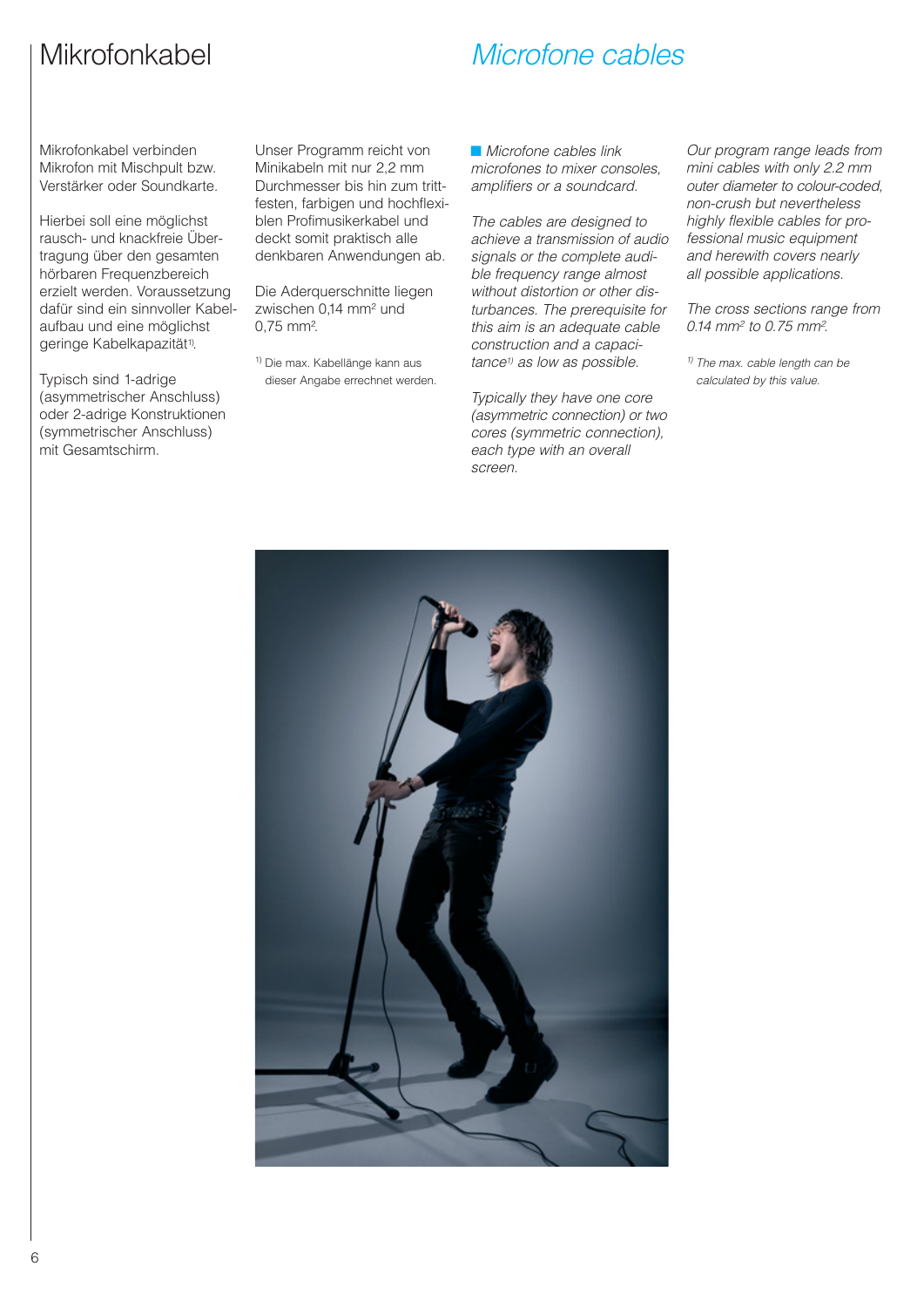

| <b>Typ</b><br><b>Type</b>                                                      | 5001 BA<br>(103)       | 0802 DA<br>(108)                 | 1402 BA<br>(110)          | 1402 DA                   | 2202 MG<br>(183)                             | 2202 KA                   | 5002 BG<br>(101)       | 7502 BG                  |
|--------------------------------------------------------------------------------|------------------------|----------------------------------|---------------------------|---------------------------|----------------------------------------------|---------------------------|------------------------|--------------------------|
| Einsatzzweck<br>Application                                                    |                        |                                  |                           |                           | Mikrofonkabel<br>Microfone cable             |                           |                        |                          |
| Aufbau<br><b>Construction</b>                                                  |                        |                                  |                           |                           |                                              |                           |                        |                          |
| Produkt-Nr.<br><b>FRNC</b><br><b>PVC</b><br>Product no.<br><b>PUR</b>          | 1076<br>$-$            | $\overline{\phantom{0}}$<br>1060 | $\qquad \qquad -$<br>1068 | $\qquad \qquad -$<br>1070 | $\overline{\phantom{m}}$<br>1075<br>$\equiv$ | $\qquad \qquad -$<br>1074 | 2282<br>1077           | 1078                     |
| Aderzahl<br>Number of cores                                                    | 1                      |                                  |                           |                           | $\mathbf{2}$                                 |                           |                        |                          |
| Aderquerschnitt<br>(mm <sup>2</sup> )<br>Cross section of cores                | 0,50                   | 0,08                             | 0,14                      | 0,14                      | 0,22                                         | 0,22                      | 0,50                   | 0,75                     |
| Leiterkonstruktion<br>Construction of conductors                               | $16 \times 0,2$        | $10 \times 0.1$                  | $18 \times 0,1$           | $18 \times 0.1$           | $28 \times 0.1$                              | $28 \times 0.1$           | $16 \times 0.2$        | $24 \times 0,2$          |
| Leitermaterial<br>Material of conductors                                       |                        |                                  |                           |                           | Cub                                          |                           |                        |                          |
| Aderisolation<br>Insulation of cores                                           | <b>PVC</b>             | PE                               | <b>PVC</b>                | <b>PE</b>                 | PE                                           | <b>PVC</b>                | PVC/PE                 | <b>PVC</b>               |
| Aderisolations-Ø<br>(mm)<br>Diametre of insulation                             | 2,0                    | 1, 1                             | 1,05                      | 1,1                       | 1,2                                          | 1,5                       | 1,75                   | 2,2                      |
| Einzeladerabschirmung<br>Single core shielding                                 | CuWb                   |                                  |                           |                           |                                              |                           |                        |                          |
| Paarverseilung/Aderfarben<br>Stranding of cores/colour code                    | $\qquad \qquad -$      | $ws + br$<br>$wt + bn$           | $ws + br$<br>$wt + bn$    | $ws + br$<br>$wt + bn$    | $tr + sw$<br>$tr + bk$                       | $rt + bl$<br>$rd + bu$    | $ws + br$<br>$wt + bn$ | $ws + br$<br>$wt + bn$   |
| Füllisolierung<br>Ø<br>(mm)<br>Filling sheeth<br>diametre                      |                        |                                  |                           | <b>PVC 3.15</b>           |                                              |                           |                        | $\overline{\phantom{0}}$ |
| Paarabschirmung<br>Shielding of pairs                                          |                        | CuWb                             | CuWb                      | CuWb                      | CuGb                                         | CuWb                      | CuGb                   | CuGb                     |
| Gesamt-Ø<br>$(ca.$ mm $)$<br>Overall diametre<br>$(approx.$ mm $)$             | 3,4                    | 4,0                              | 4,0                       | 4,8                       | 4,2                                          | 6,0                       | 5,7                    | 6,5                      |
| Elektrische Eigenschaften<br><b>Electrical properties</b>                      |                        |                                  |                           |                           |                                              |                           |                        |                          |
| Betriebskapazität<br>$(ca. pF/m)^*$<br>(approx. $pF/m$ )*<br>Capacitance       | 420                    | 48                               | 120                       | 58                        | 63                                           | 107                       | $137**$                | 132                      |
| Gleichstromwiderstand/Innenleiter (Q/km)<br>D. C. resistance of inner conduct. | 35                     | 230                              | 126                       | 126                       | 81                                           | 81                        | 38                     | 24                       |
| Wellenwiderstand<br>$(\Omega)$<br>Characteristic impedance                     |                        |                                  |                           |                           |                                              |                           |                        |                          |
| Mechanische Eigenschaften<br><b>Mechanical properties</b>                      |                        |                                  |                           |                           |                                              |                           |                        |                          |
| Trittfestigkeit<br>Safety against crunching                                    | nein<br>n <sub>O</sub> | nein<br>n <sub>O</sub>           | nein<br>no                | ja<br>yes                 | nein<br>no                                   | ja<br>yes                 | ja<br>yes              | ja<br>yes                |
| Min. Biegeradius<br>(mm)<br>Min. bending radius                                | 18                     | 21                               | 21                        | 25                        | 22                                           | 31                        | 29                     | 33                       |
| Max. Zugbelastung bei 20 °C<br>(N)<br>Max. pulling force at 20 °C              | 79                     | 44                               | 57                        | 68                        | 74                                           | 84                        | 155                    | 210                      |
| Gewicht<br>(ca. kg/km)<br>Weight<br>(approx. kg/km)                            | 20                     | 21                               | 21                        | 34                        | 23                                           | 44                        | 44                     | 54                       |
| (kWh/m) FRNC<br>Verbrennungswärme<br>Heat of combustion<br>$(kWh/m)$ PVC       | $\equiv$<br>0,06       | $\overline{\phantom{0}}$<br>0,11 | 0,11                      | 0,16                      | 0,11                                         | 0,20                      | 0,14<br>0,17           | 0,20                     |

\*\* Kapazität PE-Ausführung . . . pF/m Capacitance PE-version . . . pF/m

\* Ader/Ader (asym. Ader/Schirm) Cu: Kupfer b: blank W: Wendelabschirmung G: Geflechtsabschirmung

Core/core (asym. core/screening) Copper bare Helically wound copper wire screening Braiding

7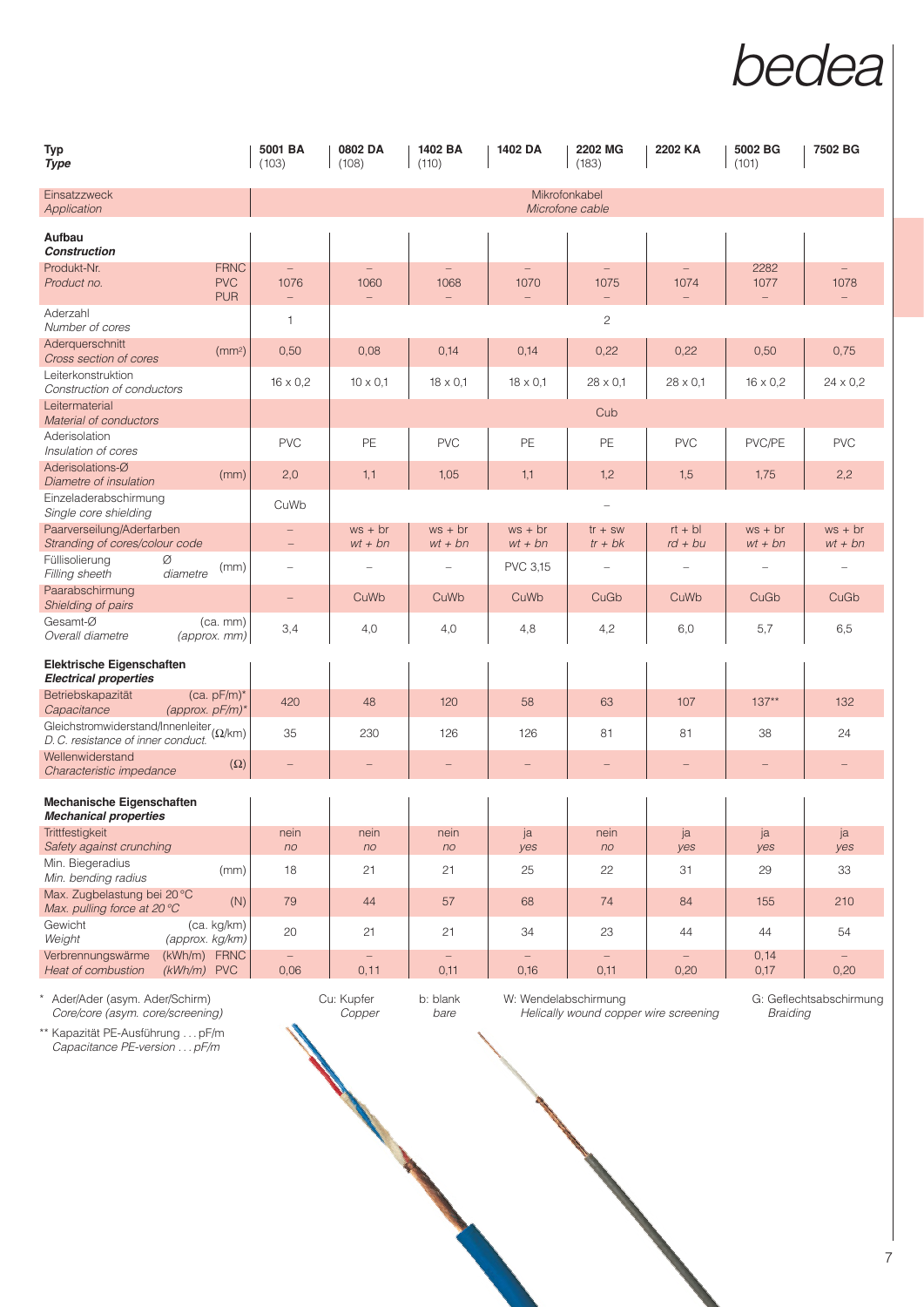# Profikabel

# Professional cables

#### Profikabel

Für den professionellen Einsatz im Tonstudio, Rundfunk oder den rauen Bühnen betrieb bietet bedea verschiedene symmetrische und asymmetrische Spezial-Audio kabel an.

#### AMX-Kombi

Eine Kombination aus einem geschirmten Audiopaar, welches auch DMX-fähig ist und 2 Adern 2,5 mm2 wahlweise als Stromversorgung oder Lautsprecherleitung zu verwenden.

#### Instrumentenkabel

Asymmetrisch aufgebautes Instrumentenkabel mit "low noise" Ausrüstung zur Unter drückung der statischen Aufladung beim Bewegen des Kabels.

#### Mikrofonkabel

Kapazitätsarme symmetrische Mikrofonkabel nach AES/EBU-Standard mit 110 Ohm Wellenwiderstand für analoge oder digitale Audiosignale.

#### Patchkabel

Basierend auf den AES/EBU-Mikrofonkabel, jedoch mit reduziertem Außendurchmesser. Diese Typen haben besonders kleine Biegeradien und werden in Patchfeldern oder zur Verbindung von Effektgeräten verwendet.

Accepted Manufacturers of the Contractor of the Contractor of the Contractor of the Contractor of the Contractor

#### ■ Professional audio cables

For professional use in recording studios, broadcast or rough stage surroundings bedea offers different balanced and unbalanced special audio cables.

#### AMX combi

A combination of a screened audio pair, which might be used for DMX as well and 2 cores of 2.5 mm<sup>2</sup> usable as power cord or loudspeaker cable alternatively.

#### Instrument cables

Unbalanced instrument cable with "low noise" equipment to suppress electrostatic charges rising within the cable while moving it.

#### Microfone cables

Balanced low capacity cables acc. to AES/EBU standard with 110 Ohms impedance for analogue or digital audio signals.

#### Patchcables

Based on the AES/EBU microfone cables but with reduced outer diameter. These types have an especially small bending radius and are used in patch panels or to connect effect devices.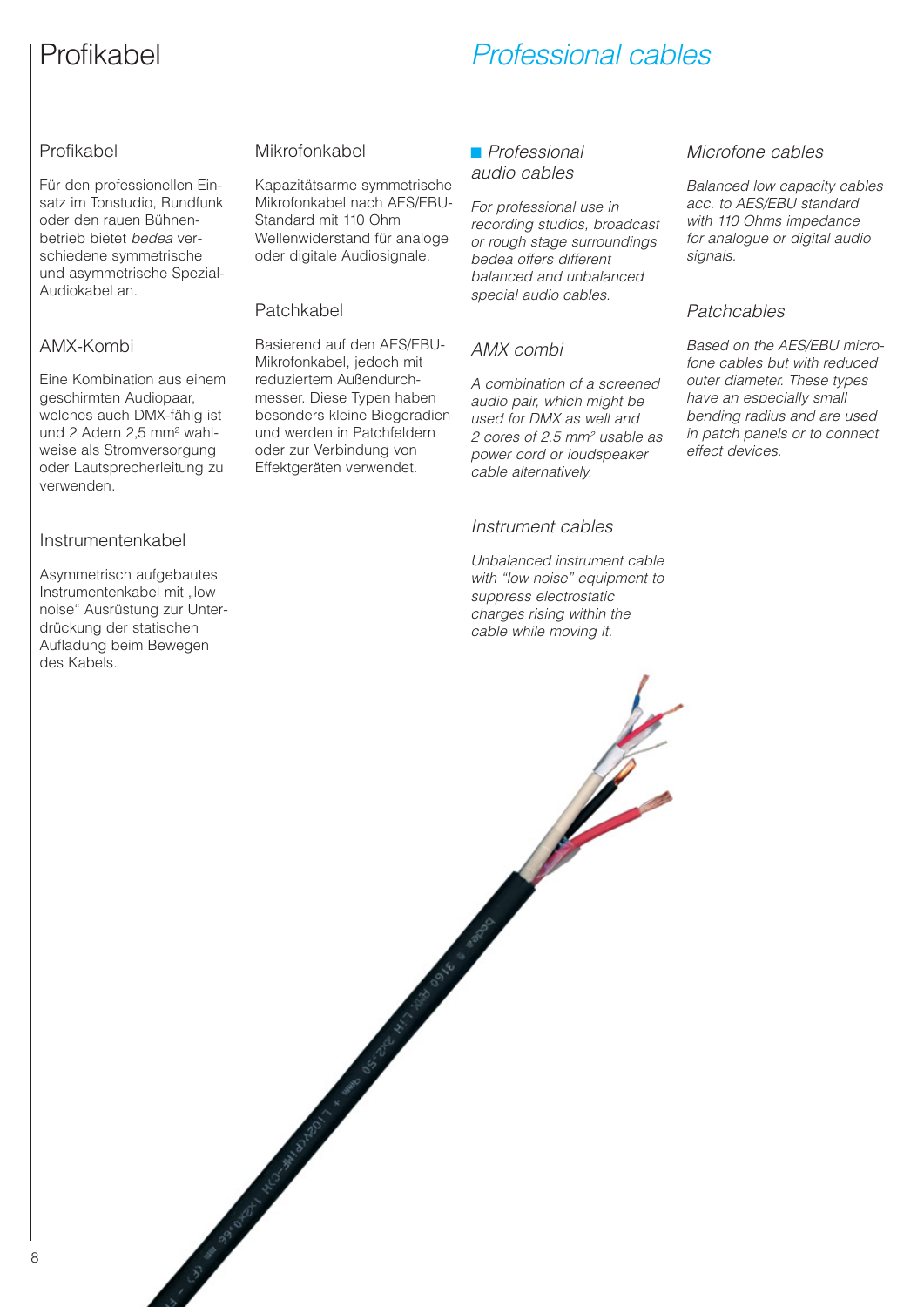

| <b>Typ</b><br><b>Type</b>                                                                        | <b>AMX-Kombi</b>                      | 2201                                                         | 2202-110                         | 2202-110 DY-PUR                                  | 2202-110<br>(Patch)                                          | 2202 KA                          |
|--------------------------------------------------------------------------------------------------|---------------------------------------|--------------------------------------------------------------|----------------------------------|--------------------------------------------------|--------------------------------------------------------------|----------------------------------|
| Einsatzzweck<br>Application                                                                      | Kombikabel<br>combi cable             | Instrumentenkabel<br>instrument cable                        |                                  | Mikrofonkabel AES/EBU<br>Microfone cable AES/EBU |                                                              | Mikrofonkabel<br>Microfone cable |
| Aufbau<br><b>Construction</b>                                                                    |                                       |                                                              |                                  |                                                  |                                                              |                                  |
| <b>FRNC</b><br>Produkt-Nr.<br><b>PVC</b><br>Product no.<br><b>PUR</b>                            | 3160                                  | $\equiv$<br>1500<br>$\qquad \qquad -$                        | 2487                             | 3464                                             | 3569                                                         | $\equiv$<br>1074                 |
| Aderzahl<br>Number of cores                                                                      | $2 + 2$                               | $\qquad \qquad -$                                            | $\mathbf{2}$                     | $\mathbf{2}$                                     | $\mathbf{2}$                                                 | L,                               |
| Aderguerschnitt<br>(mm <sup>2</sup> )<br>Cross section of cores                                  | 0,25/2,5                              | 0,22                                                         | 0,22                             | 0,22                                             |                                                              | 0,22                             |
| Leiterkonstruktion<br>Construction of conductors                                                 | $16 \times 0.14/$<br>$50 \times 0,25$ | $28 \times 0.1$                                              | $28 \times 0.1$                  | $28 \times 0.1$                                  | $28 \times 0.1$                                              | $28 \times 0.1$                  |
| Leitermaterial<br>Material of conductors                                                         | Cub                                   |                                                              |                                  | Cub                                              | Cub                                                          | Cub                              |
| Aderisolation<br>Insulation of cores                                                             | PE/FRNC                               | Cell/PE/PVC                                                  | PE                               | PE                                               | PE                                                           | <b>PVC</b>                       |
| Aderisolations-Ø<br>(mm)<br>Diametre of insulation                                               | 1,7/3,5                               | 1,6                                                          | 1,5                              | 1,5                                              | 1,5                                                          | 1,5                              |
| Einzeladerabschirmung<br>Single core shielding                                                   |                                       | CuWb                                                         |                                  |                                                  |                                                              |                                  |
| Paarverseilung/Aderfarben<br>Stranding of cores/colour code                                      | $rt + bl$<br>$rd + bu$                |                                                              | $rt + bl$<br>$rd + bu$           |                                                  |                                                              | $rt + bl$<br>$rd + bu$           |
| Füllisolierung<br>Ø<br>(mm)<br>diametre<br>Filling sheeth                                        |                                       |                                                              |                                  |                                                  |                                                              |                                  |
| Paarabschirmung<br>Shielding of pairs                                                            | $ALF*3$                               | $\qquad \qquad -$                                            | CuWb                             | 2 x CuWb                                         | CuWb                                                         | CuWb                             |
| Gesamt-Ø<br>$(ca.$ mm $)$<br>Overall diametre<br>(approx. mm)                                    | 9,5                                   | 6,0                                                          | 6,0                              | 7,8                                              | 4,0                                                          | 6,0                              |
| Elektrische Eigenschaften<br><b>Electrical properties</b>                                        |                                       |                                                              |                                  |                                                  |                                                              |                                  |
| Betriebskapazität<br>$(ca. pF/m)^*$<br>(approx. $pF/m$ )*<br>Capacitance                         | 40                                    | 92                                                           | 60                               | 60                                               | 60                                                           | 107                              |
| Gleichstromwiderstand/Innenleiter ( $\Omega$ /km)<br>D. C. resistance of inner conduct.          | 70/7                                  | 89                                                           | 89                               | 89                                               | 89                                                           | 89                               |
| Wellenwiderstand<br>Characteristic impedance                                                     | 110<br>$(\Omega)$                     | 110                                                          | 110                              | 110                                              | 110                                                          | 110                              |
| Mechanische Eigenschaften<br><b>Mechanical properties</b>                                        |                                       |                                                              |                                  |                                                  |                                                              |                                  |
| Trittfestigkeit<br>Safety against crunching                                                      | ja<br>yes                             | ja<br>yes                                                    | ja<br>yes                        | $ja*2$<br>$yes*2$                                | bedingt<br>medium                                            | ja<br>yes                        |
| Min. Biegeradius<br>(mm)<br>Min. bending radius                                                  | 49                                    | 30                                                           | 30                               | 39                                               | $20\,$                                                       | 31                               |
| Max. Zugbelastung bei 20 °C<br>Max. pulling force at 20 °C                                       | (N)<br>550                            | 200*1                                                        | 62                               | 62                                               | 62                                                           | 84                               |
| Gewicht<br>(ca. kg/km)<br>Weight<br>(approx. kg/km)                                              | 149                                   | 43                                                           | 44                               | 73                                               | 21                                                           | 44                               |
| <b>FRNC</b><br>Verbrennungswärme<br>(kWh/m)<br>$(kWh/m)$ PVC<br>Heat of combustion<br><b>PUR</b> | 0,35<br>$\overline{\phantom{0}}$      | $\overline{\phantom{0}}$<br>0,38<br>$\overline{\phantom{0}}$ | $\overline{\phantom{0}}$<br>0,23 | 0,41                                             | $\overline{\phantom{m}}$<br>0,09<br>$\overline{\phantom{0}}$ | $\overline{\phantom{a}}$<br>0,20 |

\*1 integrierte Aramid-Zugentlastung integrated aramid strain relief

\*2 auch abriebfest abrasion protected

\*3 ALF: AL kaschierte Folie AL laminated foil

\* Ader/Ader Cu: Kupfer b: blank W: Wendelabschirmung

Helically wound copper wire screening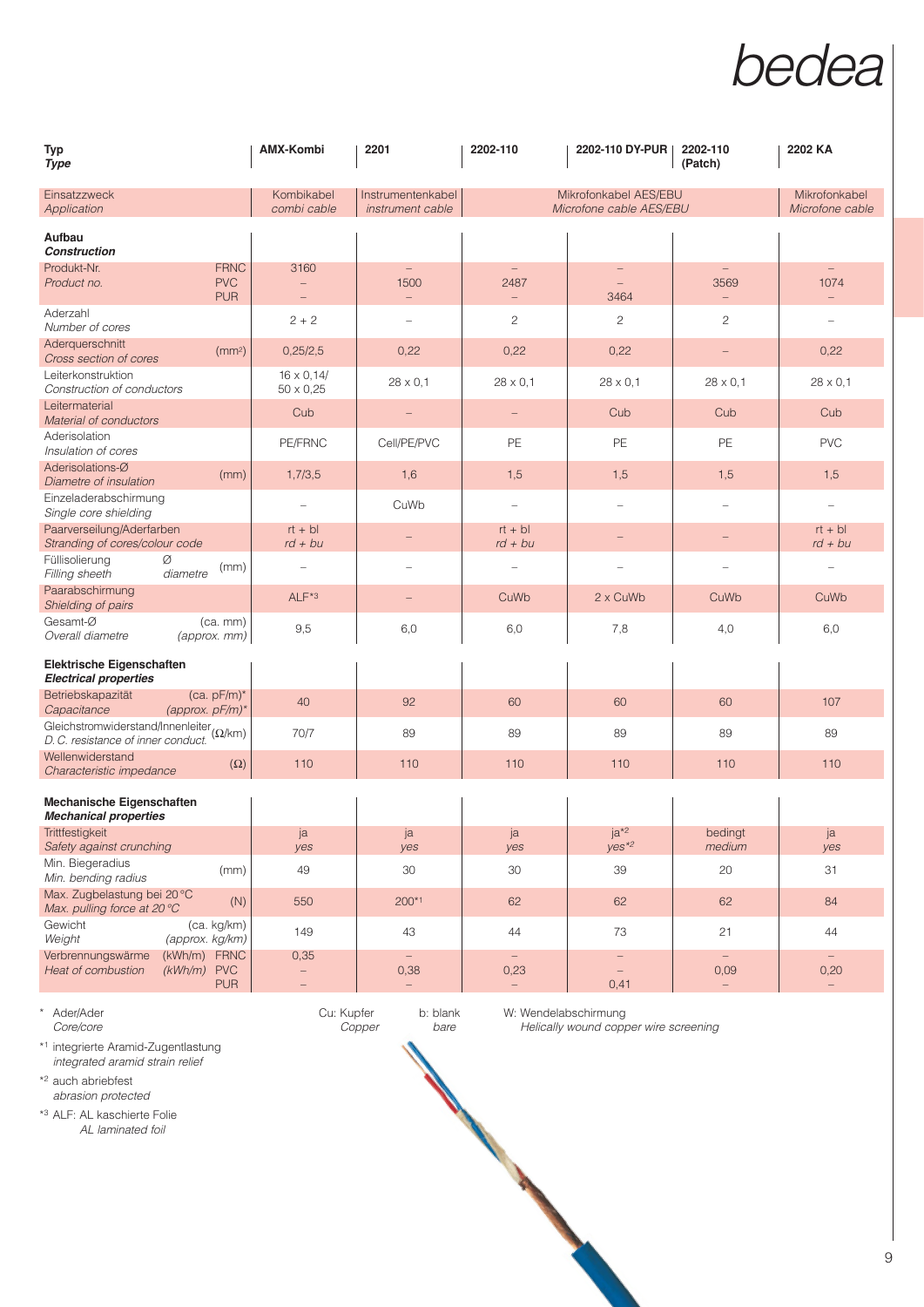# (PiMF)

Multicore-Kabel Multi-core cables (PiMF)

Vieladrige (engl. "multi-core") Kabel verbinden in der Musikelektronik Stagebox, Mischpult und PA-Verstärker.

Dominierend ist die kapazitätsarme, symmetrische Bauform mit Paarabschirmung ("PiMF"), welche große Übertragungslängen ermöglicht. Aufgrund der speziellen Verseiltechnik werden innere und äußere Störeinflüsse weitgehend eliminiert.

Weitere Einsatzbereiche sind Tonregieanlagen in der professionellen Tonstudio-, Rundfunkund Fernsehstudiotechnik.

Die Serie Li2Y (PiMF-F) n x 2 x 0,6 mm ALF-PVC wird in der analogen Übertragungstechnik verwendet, im Tonstudio oder von Musikgruppen.

Für hochwertige und bitfehlerfreie digitale Übertragung wurde die Serie Li02Y (PiMF-H) n x 2 x 0,48 mm (F) C (Z)-FRNC bei bewegtem Einsatz oder Cu02Y (PiMF-H) n x 2 x 0,60 mm (F) C (Z)-FRNC für feste Installation entwickelt.

#### **FRNC**

Für unsere AES/EBU Multicore-Kabel setzen wir als Mantelmaterial eine halogenfreie, schwer entflammbare und raucharme Mischung ein. Dieses Material wurde in Verbindung mit den Kabeltypen vom VDE geprüft und seine Eigenschaften bestätigt. Die Leitungen entsprechen folgenden Normen:

IEC 60332-3-24 IEC 60754-1, -2 IEC 61034-2

Kundenspezifische Modifika tionen oder andere Paarzahlen auf Anfrage.

■ Multi-core cables connect stage boxes with mixer consoles and PA-amplifiers.

Predominant designs are those with low capacitance and screened balanced constructions ("PiMF"). With these cables extensive transmitting lines are possible. Due to the special stranding, internal and external disturbances are mostly eliminated.

Another field of use is in recording studios and in professional broadcasting/TV techniques.

The series Li2Y (PiMF-F) n x 2 x 0.6 mm ALF-PVC is used in analogue signal transmission in recording studios or by musical artists.

For a high-quality and bit error free transmission the series Li02Y (PiMF-H) n x 2 x 0.48 mm (F) C (Z)-FRNC for moving applications or Cu02Y (PiMF-H) n x 2 x 0.60 mm (F) C (Z)-FRNC for fixed installation has been designed.

#### **FRNC**

For our AES/EBU multicore cables we use a halogen-free, flame retardant/non-corrosive and low smoke compound for the cable jackets. This material has been proved by the German VDE in combination with the cable types. The cables meet the following standards:

IEC 60332-3-24 IEC 60754-1, -2 IEC 61034-2

Customer designed modifications or different numbers of pairs upon request.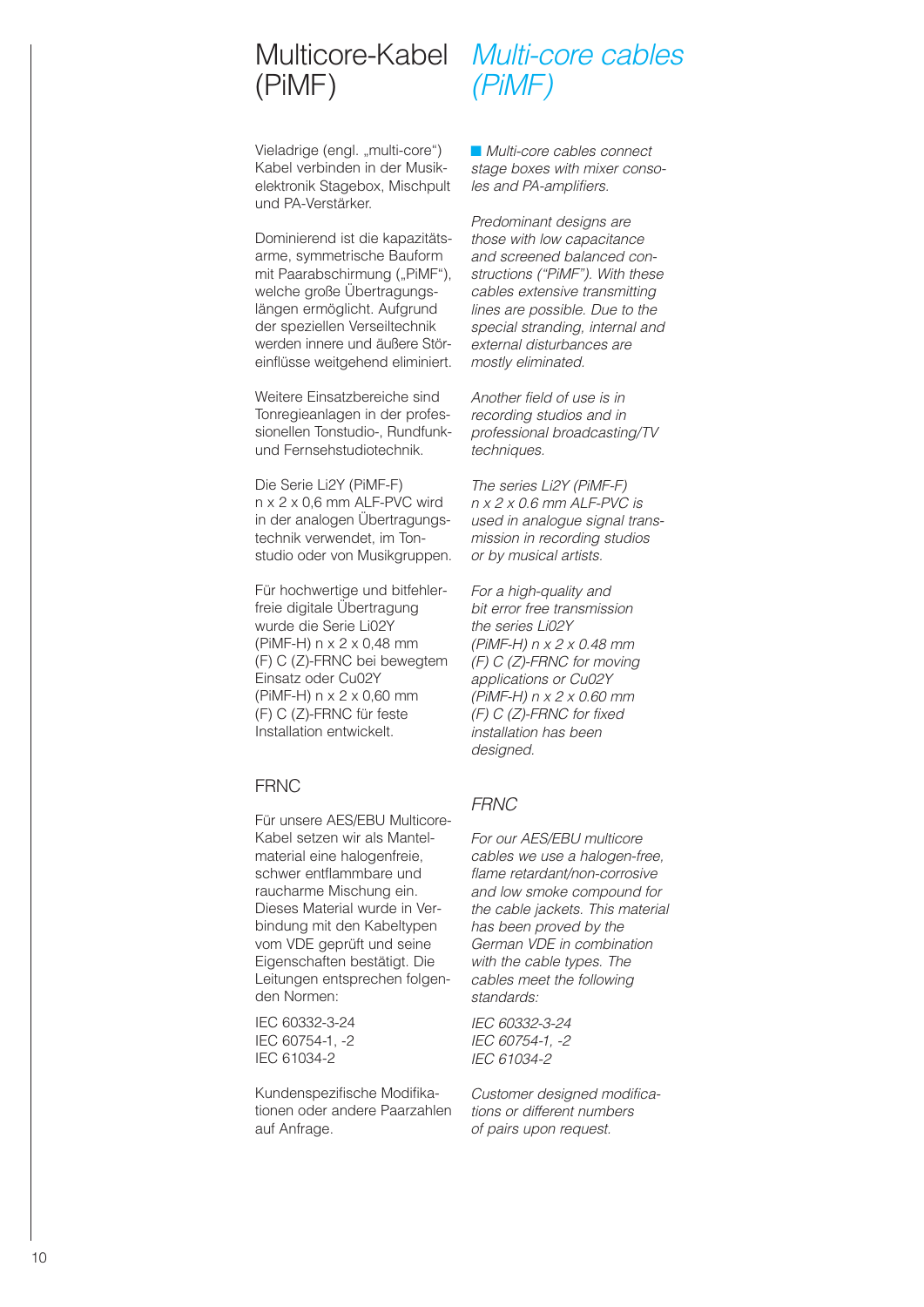#### Multicore-Kabel analog/flexibel Multi-core cables analogue/flexible



| <b>Typ</b><br><b>Type</b>                                             |                                  |              |                                                               |              |              | Li2Y (PiMF-F) n x 2 x 0,6 mm ALF-PVC                          |                |              |              |              |              |
|-----------------------------------------------------------------------|----------------------------------|--------------|---------------------------------------------------------------|--------------|--------------|---------------------------------------------------------------|----------------|--------------|--------------|--------------|--------------|
| Aufbau<br><b>Construction</b>                                         |                                  |              |                                                               |              |              |                                                               |                |              |              |              |              |
| Produkt-Nr.<br>Product no.                                            | <b>FRNC</b><br><b>PVC</b>        | 3266         | 1904                                                          | 1908         | 1916         | 1920                                                          | 1924           | 1928         | 1932         | 1936         | 1940         |
| Paarzahl $(n=)$<br>Number of pairs                                    |                                  | $\mathbf{1}$ | $\overline{4}$                                                | 8            | 16           | 20                                                            | 24             | 28           | 32           | 36           | 40           |
| Aderquerschnitt<br>Cross section of conductors                        | (mm <sup>2</sup> )               |              | 0,22                                                          |              |              |                                                               |                |              |              |              |              |
| Leiterkonstruktion/Ader<br>Construction of conductors/cores           | (mm)                             |              | $7 \times 0.2$                                                |              |              |                                                               |                |              |              |              |              |
| Leitermaterial<br><b>Material of conductors</b>                       |                                  |              | Cub                                                           |              |              |                                                               |                |              |              |              |              |
| Aderisolation<br>Insulation of cores                                  |                                  |              |                                                               |              |              |                                                               | PE             |              |              |              |              |
| Aderisolations-Ø<br>Diametre of insulation                            | (mm)                             |              |                                                               |              |              |                                                               | 1,2            |              |              |              |              |
| Paarabschirmung<br>Screening of pairs                                 |                                  |              |                                                               |              |              | ALF* + Beilauflitze, verzinnt<br>$ALF^* + t$ inned drain wire |                |              |              |              |              |
| Paarisolierung<br>Insulation of pairs                                 |                                  |              |                                                               |              |              | PP-Folie                                                      | <b>PP-foil</b> |              |              |              |              |
| Gesamtschirm<br>Overall screening                                     |                                  |              | ALF* + Beilauflitze, verzinnt<br>$ALF^* + t$ inned drain wire |              |              |                                                               |                |              |              |              |              |
| Gesamtmantel<br>Overall jacket                                        |                                  |              | <b>PVC/FRNC</b>                                               |              |              |                                                               |                |              |              |              |              |
| Gesamt-Ø<br>Overall diametre                                          | $(ca.$ $mm)$<br>$(approx.$ $mm)$ | 3,4          | 7,0                                                           | 10,0         | 12,8         | 14,5                                                          | 15,0           | 16,5         | 17,5         | 19,0         | 20,5         |
| Elektrische Eigenschaften<br><b>Electrical properties</b>             |                                  |              |                                                               |              |              |                                                               |                |              |              |              |              |
| Wellenwiderstand<br>Characteristic impedance                          | $(\Omega)$                       |              |                                                               |              |              |                                                               |                |              |              |              |              |
| Gleichstromwiderstand<br>D.C. resistance<br>- Ader / Core             | $(\Omega/km)$                    |              |                                                               |              |              |                                                               | $< 90$         |              |              |              |              |
| - Schirm / Screen<br>Kapazität                                        | (ca. pF/m)                       |              |                                                               |              |              |                                                               | < 75           |              |              |              |              |
| Capacitance<br>- Ader/Ader / Core/Core<br>- Ader/Schirm / Core/Screen | (approx. pF/m)                   |              |                                                               |              |              | < 80                                                          | < 145          |              |              |              |              |
| Mechanische Eigenschaften<br><b>Mechanical properties</b>             |                                  |              |                                                               |              |              |                                                               |                |              |              |              |              |
| Gewicht<br>Weight                                                     | (ca. kg/km)<br>(approx. kg/km)   | 17           | 66                                                            | 124          | 207          | 259                                                           | 295            | 337          | 380          | 425          | 495          |
| Min. Biegeradius<br>Min. bending radius                               | (mm)                             | 17           | 70                                                            | 100          | 130          | 145                                                           | 150            | 165          | 175          | 190          | 205          |
| Max. Zugbelastung bei 20 °C<br>Max. pulling force at 20 °C            | (N)                              | 30           | 200                                                           | 450          | 900          | 1150                                                          | 1350           | 1600         | 1850         | 2000         | 2300         |
| Verbrennungswärme<br>Heat of combustion                               | (kWh/m) FRNC<br>$(kWh/m)$ PVC    | 0,08         | 0,21<br>0,26                                                  | 0,38<br>0,49 | 0,67<br>0,80 | 0,87<br>1,03                                                  | 0,95<br>1, 11  | 1,07<br>1,26 | 1,22<br>1,43 | 1,42<br>1,76 | 1,68<br>1,96 |
| ALF: AL kaschierte Folie<br>AL laminated foil                         |                                  |              | Cu: Kupfer<br>Copper                                          | b: blank     | bare         |                                                               |                |              |              |              |              |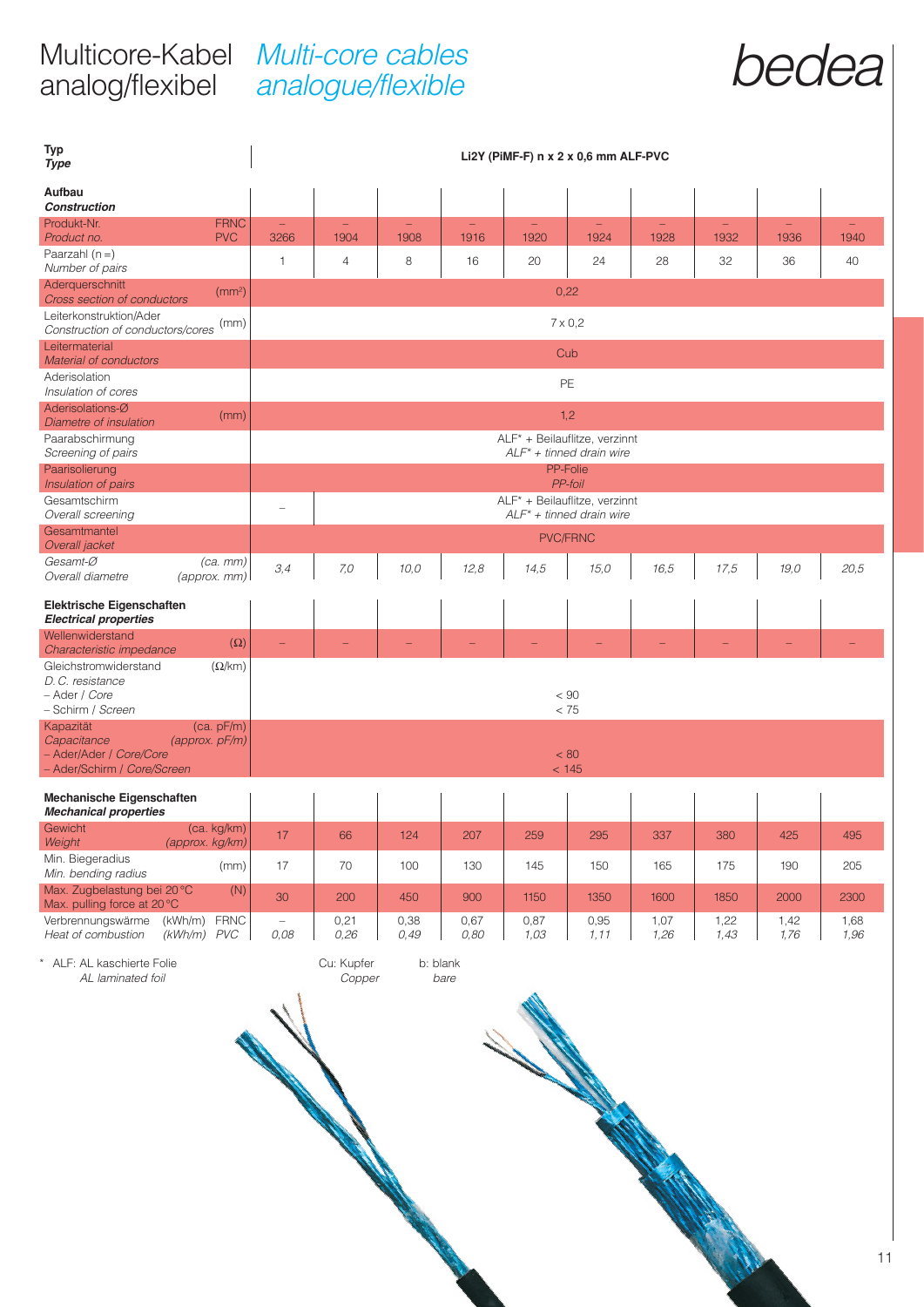# AES/EBU – Digital/ Analog-Tonmodulations-Kabel flexibel

### AES/EBU – digital/ analogue audio cables flexible

**Typ Li02Y (PiMF-H) n x 2 x 0,48 mm (F) C(z) – . . . Type**

| $i$ ype                                                     |                                               |              |                                                |              |                  |              |                                                              |                                  |                                  |      |            |      |  |
|-------------------------------------------------------------|-----------------------------------------------|--------------|------------------------------------------------|--------------|------------------|--------------|--------------------------------------------------------------|----------------------------------|----------------------------------|------|------------|------|--|
| Aufbau<br><b>Construction</b>                               |                                               |              |                                                |              |                  |              |                                                              |                                  |                                  |      |            |      |  |
| Produkt-Nr.<br>Product no.                                  | <b>FRNC</b><br><b>PVC</b>                     | 2623<br>÷,   | 2698<br>$\equiv$                               | 2625<br>÷,   | 2628<br>$\equiv$ | 2630<br>÷    | 2631<br>$\equiv$                                             | 2632<br>$\overline{\phantom{m}}$ | 3089<br>-                        | 3090 | 3091<br>÷, | 3092 |  |
| Paarzahl<br>Number of pairs                                 | $(n=)$                                        | $\mathbf{1}$ | $\mathbf{2}$                                   | 4            | 8                | 12           | 16                                                           | 20                               | 24                               | 32   | 40         | 48   |  |
| Aderquerschnitt<br>Cross section of cores                   | (mm <sup>2</sup> )                            |              |                                                |              |                  |              | 0,14                                                         |                                  |                                  |      |            |      |  |
| Leiterkonstruktion/Ader<br>Construction of conductors/cores | (mm)                                          |              | Cu-Litze $7 \times 0.16$<br>Cu strand 7 x 0.16 |              |                  |              |                                                              |                                  |                                  |      |            |      |  |
| Aderisolation<br>Ø<br>Insulation of cores                   | (mm)<br>diametre                              |              | Cell-PE Ø 1,15                                 |              |                  |              |                                                              |                                  |                                  |      |            |      |  |
| Aderfarben<br>Core colours                                  |                                               |              | $rot + wei\beta$<br>$red + white$              |              |                  |              |                                                              |                                  |                                  |      |            |      |  |
| Paarverseilung<br>Pair stranding                            |                                               |              |                                                |              |                  |              | 2 Adern<br>2 cores                                           |                                  |                                  |      |            |      |  |
| Paarabschirmung<br>Screening of pairs                       |                                               |              |                                                |              |                  |              | ALF* + Beilauflitze, verzinnt<br>$ALF^* + tinned$ drain wire |                                  |                                  |      |            |      |  |
| Paarisolierung<br>Insulation of pairs                       |                                               |              |                                                |              |                  |              | halogenfreie Mischung<br>halogen-free compound               |                                  |                                  |      |            |      |  |
| Gesamtschirm<br>Overall screen                              |                                               |              |                                                |              |                  |              | CuG, verzinnt<br>CuG, tinned                                 |                                  |                                  |      |            |      |  |
| Gesamtmantel<br>Overall jacket                              | $(ca. \emptyset mm)$<br>(approx. diametre mm) | 4,0          | 7,1                                            | 8,5          | 12,8             | 13,8         | 15,4                                                         | 17,4                             | 22,5                             | 24,0 | 27,0       | 31,5 |  |
| Elektrische Eigenschaften<br><b>Electrical properties</b>   |                                               |              |                                                |              |                  |              |                                                              |                                  |                                  |      |            |      |  |
| Wellenwiderstand<br>Characteristic impedance                | $(\Omega)$                                    |              |                                                |              |                  |              | 110                                                          |                                  |                                  |      |            |      |  |
| Leiterwiderstand<br>Resistance                              | (Ader)<br>$(\Omega/km)$<br>(core)             |              |                                                |              |                  |              | < 140                                                        |                                  |                                  |      |            |      |  |
| Kapazität Ader/Ader<br>Capacitance core/core (approx. pF/m) | (ca. pF/m)                                    |              |                                                |              |                  |              | 45                                                           |                                  |                                  |      |            |      |  |
| Mechanische Eigenschaften<br><b>Mechanical properties</b>   |                                               |              |                                                |              |                  |              |                                                              |                                  |                                  |      |            |      |  |
| Gewicht<br>Weight                                           | (ca. kg/km)<br>(approx. kg/km)                | 26           | 55                                             | 85           | 181              | 206          | 262                                                          | 326                              | 449                              | 540  | 682        | 828  |  |
| Min. Biegeradius<br>Min. bending radius                     | (mm)                                          | 20           | 36                                             | 45           | 65               | 70           | 80                                                           | 90                               | 113                              | 120  | 135        | 158  |  |
| Max. Zugbelastung bei 20 °C<br>Max. pulling force at 20 °C  | (N)                                           | 90           | 148                                            | 250          | 450              | 450          | 600                                                          | 600                              | 1372                             | 1789 | 2307       | 2715 |  |
| Verbrennungswärme<br>Heat of combustion                     | <b>FRNC</b><br>(kWh/m)<br>$(kWh/m)$ PVC       | 0,07<br>0,09 | 0,24<br>0,30                                   | 0,26<br>0,32 | 0,51<br>0,62     | 0,66<br>0,79 | 0,85<br>0,98                                                 | 1,14<br>1,31                     | 1,26<br>$\overline{\phantom{0}}$ | 1,65 | 1,98<br>÷  | 2,27 |  |
| ALF: AL kaschierte Folie<br>AL laminated foil               |                                               |              | Cu: Kupfer<br>Copper                           |              | b: blank<br>bare |              | G: Geflechtsabschirmung<br><b>Braiding</b>                   |                                  |                                  |      |            |      |  |
|                                                             |                                               |              |                                                |              |                  |              |                                                              |                                  |                                  |      |            |      |  |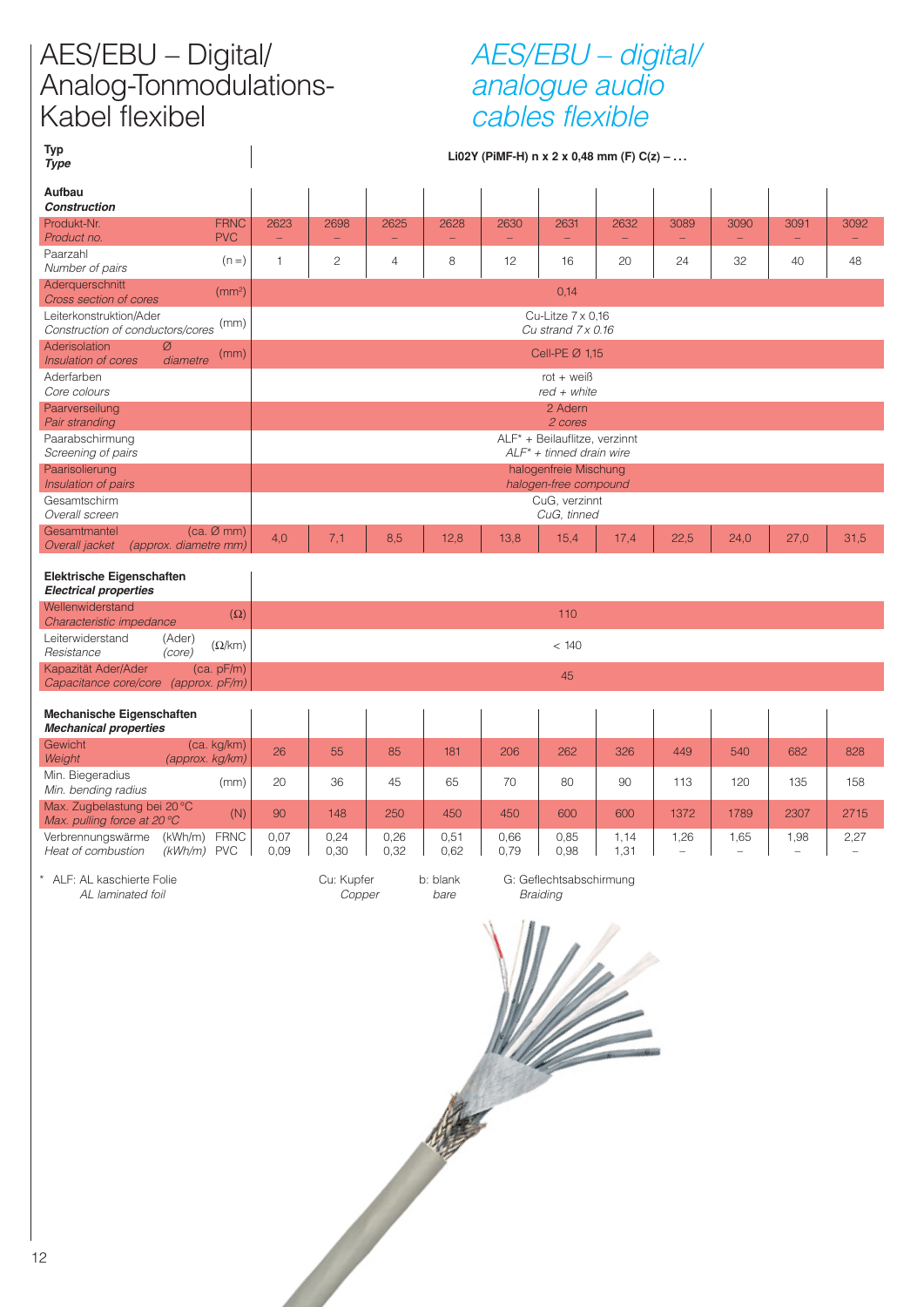# bedea AES/EBU – Digital/ Analog-Tonmodulations-Kabel Festinstallation

# AES/EBU – digital/ analogue audio cables fixed installation

| bedea |  |
|-------|--|
|       |  |

| <b>Typ</b><br><b>Type</b>                                  |                                   |              |                                                      |                |                  |              |                                           | Cu02Y (PiMF-H) $n \times 2 \times 0,6$ mm (F) C (Z) – |              |              |              |              |
|------------------------------------------------------------|-----------------------------------|--------------|------------------------------------------------------|----------------|------------------|--------------|-------------------------------------------|-------------------------------------------------------|--------------|--------------|--------------|--------------|
| Aufbau<br><b>Construction</b>                              |                                   |              |                                                      |                |                  |              |                                           |                                                       |              |              |              |              |
| Produkt-Nr.<br>Product no.                                 | <b>FRNC</b><br><b>PVC</b>         | 2401<br>2371 | 3072<br>3069                                         | 3074<br>3071   | 3078<br>3073     | 3075<br>3082 | 3077<br>3076                              | 2382<br>2421                                          | 3079<br>3081 | 3080<br>3084 | 3083<br>3086 | 3088<br>3087 |
| Paaranzahl<br>Number of pairs                              | $(n=)$                            | $\mathbf{1}$ | $\overline{c}$                                       | $\overline{4}$ | 8                | 12           | 16                                        | 20                                                    | 24           | 32           | 40           | 48           |
| Aderquerschnitt<br>Cross section of cores                  | (mm <sup>2</sup> )                |              |                                                      |                |                  |              | 0,28                                      |                                                       |              |              |              |              |
| Leiteraufbau<br>Structure of conductors                    |                                   |              |                                                      |                |                  |              | Cu-Draht, Ø 0,60 mm<br>Cu wire, Ø 0.60 mm |                                                       |              |              |              |              |
| Aderisolation<br>Insulation of cores                       | Ø<br>(mm)                         |              |                                                      |                |                  |              | Cell-PE, Ø 1,50                           |                                                       |              |              |              |              |
| Aderfarben                                                 | diametre                          |              |                                                      |                |                  |              | rot + $weight$                            |                                                       |              |              |              |              |
| Core colours<br>Paarverseilung                             |                                   |              | $red + white$<br>2 Adern                             |                |                  |              |                                           |                                                       |              |              |              |              |
| Pair stranding<br>Paarabschirmung                          |                                   |              | 2 cores<br>ALF* + Beilauflitze, verzinnt             |                |                  |              |                                           |                                                       |              |              |              |              |
| Screening of pairs<br>Paarisolierung                       |                                   |              | $ALF^* + tinned$ drain wire<br>halogenfreie Mischung |                |                  |              |                                           |                                                       |              |              |              |              |
| Insulation of pairs<br>Gesamtschirmung                     |                                   |              |                                                      |                |                  |              | halogen-free compound<br>CuG, verzinnt    |                                                       |              |              |              |              |
| Screen<br>Gesamtmantel                                     | $(ca. \emptyset mm)$              |              |                                                      |                |                  |              | CuG, tinned                               |                                                       |              |              |              |              |
| Overall jacket                                             | (approx. diametre mm)             | 5,0          | 9,5                                                  | 11,1           | 16,5             | 18,5         | 20,5                                      | 24,0                                                  | 26,0         | 29,0         | 32,0         | 37,5         |
| Elektrische Eigenschaften<br><b>Electrical properties</b>  |                                   |              |                                                      |                |                  |              |                                           |                                                       |              |              |              |              |
| Wellenwiderstand<br>Characteristic impedance               | $(\Omega)$                        |              |                                                      |                |                  |              | 110                                       |                                                       |              |              |              |              |
| Leiterwiderstand<br>Resistance                             | (Ader)<br>$(\Omega/km)$<br>(core) |              | < 80                                                 |                |                  |              |                                           |                                                       |              |              |              |              |
| Kapazität<br>Capacitance                                   | (ca. pF/m)<br>(approx. pF/m)      |              | 49                                                   |                |                  |              |                                           |                                                       |              |              |              |              |
| Mechanische Eigenschaften<br><b>Mechanical properties</b>  |                                   |              |                                                      |                |                  |              |                                           |                                                       |              |              |              |              |
| Gewicht<br>Weight                                          | (ca. kg/km)<br>(approx. kg/km)    | 34           | 90                                                   | 129            | 282              | 338          | 413                                       | 574                                                   | 668          | 807          | 948          | 1174         |
| Min. Biegeradius<br>Min. bending radius                    | (mm)                              | 50           | 95                                                   | 110            | 165              | 185          | 205                                       | 240                                                   | 260          | 290          | 320          | 375          |
| Max. Zugbelastung bei 20 °C<br>Max. pulling force at 20 °C | (N)                               | 110          | 79                                                   | 158            | 317              | 475          | 633                                       | 790                                                   | 950          | 1267         | 2165         | 2715         |
| Verbrennungswärme<br>Heat of combustion                    | (kWh/m) FRNC<br>$(kWh/m)$ PVC     | 0,08<br>0,11 | 0,56                                                 | 0,35           | 1, 11            | 0,96         | 1,22                                      | 2,21<br>2,45                                          | 2,27         | 2,3          | 2,3          | 2,91         |
| * ALF: AL kaschierte Folie<br>AL laminated foil            |                                   |              | Cu: Kupfer<br>Copper                                 |                | b: blank<br>bare |              | G: Geflechtsabschirmung<br>Braiding       |                                                       |              |              |              |              |
|                                                            |                                   |              |                                                      |                |                  |              |                                           |                                                       |              |              |              |              |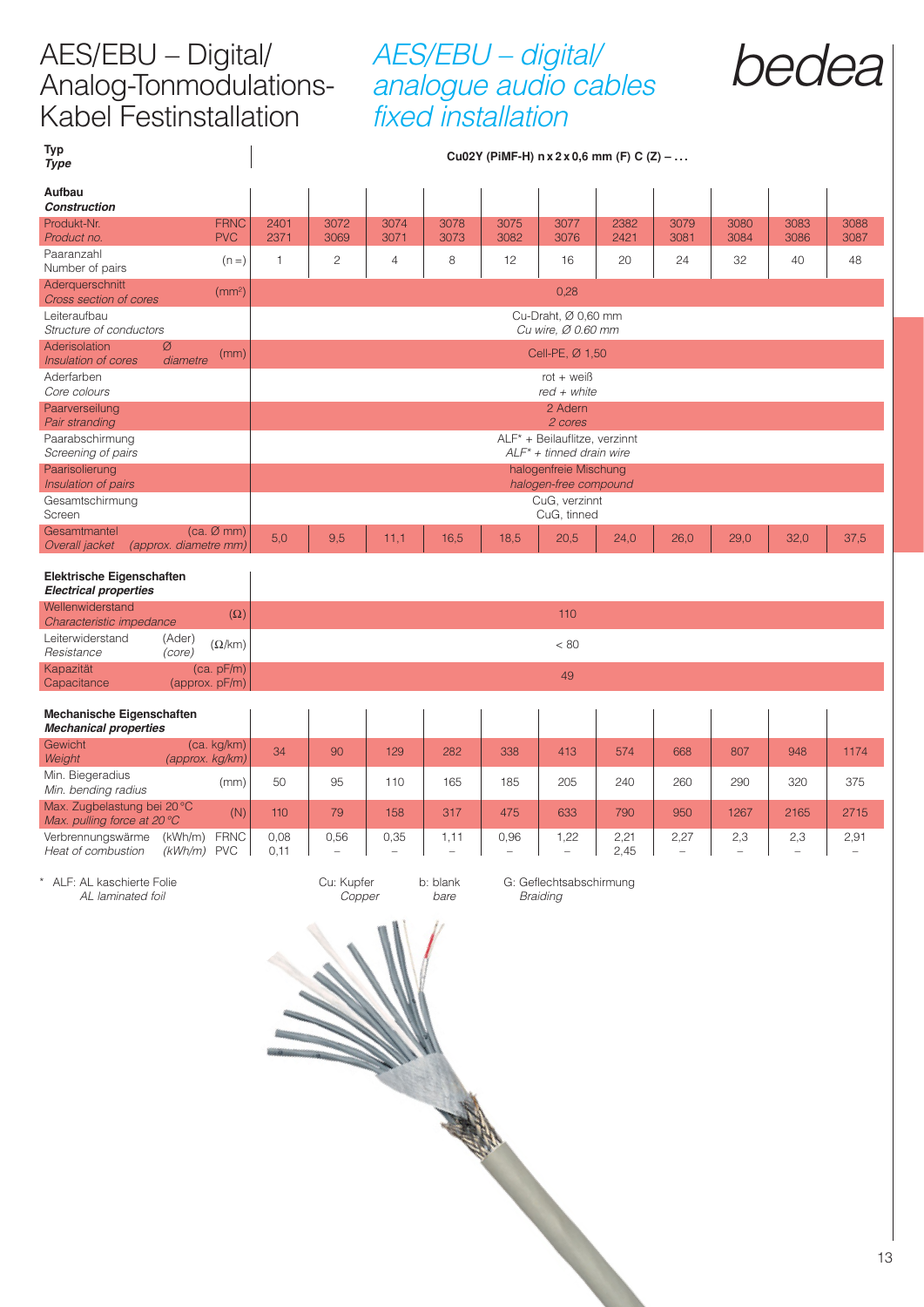# Digital-/Audio-/Koaxialkabel

# Digital-/audio-/coaxial cables

Die Übertragung digitaler Audiosignale im MHz-Bereich erfordert spezielle, hochfrequenztaugliche Kabel mit angepasstem Wellenwiderstand.

Diese besonderen Anforderungen erfüllt unser Digital-/ Audio-/Koaxialkabel

- konform zur IEC/SPDiF-**Schnittstelle**
- höchste Qualität durch ver silberten Innen- und Außenleiter (Koax-Version)
- niedrige Dielektrizitäts konstante ermöglicht extrem kurze Impulsanstiegszeiten und geringste Kapazitätswerte



- engtolerierter Wellenwiderstand von 75 Ω ermöglicht Kabellängen > 10 m
- Schirmdämpfung > 85 dB verhindert Störstrahlungen
- Außendurchmesser passend für handelsübliche Cinchbzw. XLR-Steckverbinder

Diese Leitung ist natürlich auch als hochwertige analoge NF-Verbindung einsetzbar.

■ To transmit digitalized signals from a CD-player to a DAT (Digital Audio Tape) recorder, especially designed cables are necessary.

Building up our digital-/audio-/ coaxial cable, we meet these special requirements

- EC/SPDiF interface standard
- utmost quality due to inner conductor and screen made of silver plated copper wires
- extremely short impuls rates and lowest values for capacitance due to a Cell-PE-insulation
- characteristic impedance of 75  $Ω$  with tight tolerances
- screening efficiency > 85 dB eliminates electro-magnetic disturbances
- the outer diameter fits for commercially available cinch resp. XLR connectors

This cord may be used as a high-quality analogue audio interlink of course.

| Digitale Audioverbindungen entspr. IEC/SPDiF Schnittstelle<br>Digital audio connections acc. to IEC/SPDiF interface<br>Aufbau / Construction<br><b>FRNC</b><br><b>PVC</b><br>1079<br>$\varnothing$ (mm)<br>$0,9$ Cu ag<br>Inner conductor<br>Isolierung<br>$\varnothing$ (mm)<br>4,0 Cell-PE<br><i><b>Insulation</b></i><br>1. Schirm<br>doppelt kaschierte Al-Folie<br>double coated Al-foil<br>Geflecht Cu ag<br><b>Braiding Cu ag</b><br>ca. 90<br>(% )<br>approx. 90<br>Optical coverage<br>Gesamtdurchmesser<br>$(ca.$ mm $)$<br>6,15<br><b>Overall diametre</b><br>(approx. mm)<br>Elektrische Werte / Electrical properties<br>$(\Omega)$<br>$75 \pm 5$<br>Characteristic impedance<br>Kapazität<br>(ca. pF/m)<br>55<br>Capacitance<br>(approx. pF/m)<br>Verkürzungsfaktor<br>0,81<br>(v/c)<br><b>Velocity of propagation</b><br>1 MHz<br>0,8<br>(dB/100 m)<br>3 MHz<br>1,3<br>2,5<br>10 MHz<br>Gleichstromwiderstand<br>D.C. resistance<br>- Innenleiter / Inner conductor<br>< 30<br>$(\Omega/km)$<br>- Außenleiter / Outer conductor<br>< 10<br>Schirmwirkung / Screening efficiency<br>Kopplungswiderstand<br>$m\Omega/m$<br>< 5<br>$dB$ (f = 30 – 1000 MHz)<br>> 85<br>Screening attenuation<br>Mechanische Werte / Mechanical properties<br>(ca. kg/km)<br>53<br>(approx. kg/km)<br>65<br>(mm)<br>Min. bending radius<br>Cu: Kupfer<br>ag: versilbert<br>sn: verzinnt<br>silver plated<br>tinned<br>Copper | Typ / <i>Type</i>      |  | 75-Ω-Koax 0,9 s/4,0 s |
|-------------------------------------------------------------------------------------------------------------------------------------------------------------------------------------------------------------------------------------------------------------------------------------------------------------------------------------------------------------------------------------------------------------------------------------------------------------------------------------------------------------------------------------------------------------------------------------------------------------------------------------------------------------------------------------------------------------------------------------------------------------------------------------------------------------------------------------------------------------------------------------------------------------------------------------------------------------------------------------------------------------------------------------------------------------------------------------------------------------------------------------------------------------------------------------------------------------------------------------------------------------------------------------------------------------------------------------------------------------------------------------------------------------------------|------------------------|--|-----------------------|
|                                                                                                                                                                                                                                                                                                                                                                                                                                                                                                                                                                                                                                                                                                                                                                                                                                                                                                                                                                                                                                                                                                                                                                                                                                                                                                                                                                                                                         | Einsatzzweck           |  |                       |
|                                                                                                                                                                                                                                                                                                                                                                                                                                                                                                                                                                                                                                                                                                                                                                                                                                                                                                                                                                                                                                                                                                                                                                                                                                                                                                                                                                                                                         | <b>Field of use</b>    |  |                       |
|                                                                                                                                                                                                                                                                                                                                                                                                                                                                                                                                                                                                                                                                                                                                                                                                                                                                                                                                                                                                                                                                                                                                                                                                                                                                                                                                                                                                                         |                        |  |                       |
|                                                                                                                                                                                                                                                                                                                                                                                                                                                                                                                                                                                                                                                                                                                                                                                                                                                                                                                                                                                                                                                                                                                                                                                                                                                                                                                                                                                                                         | Produkt-Nr.            |  |                       |
|                                                                                                                                                                                                                                                                                                                                                                                                                                                                                                                                                                                                                                                                                                                                                                                                                                                                                                                                                                                                                                                                                                                                                                                                                                                                                                                                                                                                                         | Product no.            |  |                       |
|                                                                                                                                                                                                                                                                                                                                                                                                                                                                                                                                                                                                                                                                                                                                                                                                                                                                                                                                                                                                                                                                                                                                                                                                                                                                                                                                                                                                                         | Innenleiter            |  |                       |
|                                                                                                                                                                                                                                                                                                                                                                                                                                                                                                                                                                                                                                                                                                                                                                                                                                                                                                                                                                                                                                                                                                                                                                                                                                                                                                                                                                                                                         |                        |  |                       |
|                                                                                                                                                                                                                                                                                                                                                                                                                                                                                                                                                                                                                                                                                                                                                                                                                                                                                                                                                                                                                                                                                                                                                                                                                                                                                                                                                                                                                         |                        |  |                       |
|                                                                                                                                                                                                                                                                                                                                                                                                                                                                                                                                                                                                                                                                                                                                                                                                                                                                                                                                                                                                                                                                                                                                                                                                                                                                                                                                                                                                                         |                        |  |                       |
|                                                                                                                                                                                                                                                                                                                                                                                                                                                                                                                                                                                                                                                                                                                                                                                                                                                                                                                                                                                                                                                                                                                                                                                                                                                                                                                                                                                                                         | 1st Screen             |  |                       |
|                                                                                                                                                                                                                                                                                                                                                                                                                                                                                                                                                                                                                                                                                                                                                                                                                                                                                                                                                                                                                                                                                                                                                                                                                                                                                                                                                                                                                         | 2. Schirm              |  |                       |
|                                                                                                                                                                                                                                                                                                                                                                                                                                                                                                                                                                                                                                                                                                                                                                                                                                                                                                                                                                                                                                                                                                                                                                                                                                                                                                                                                                                                                         | 2 <sup>nd</sup> Screen |  |                       |
|                                                                                                                                                                                                                                                                                                                                                                                                                                                                                                                                                                                                                                                                                                                                                                                                                                                                                                                                                                                                                                                                                                                                                                                                                                                                                                                                                                                                                         | Bedeckung              |  |                       |
|                                                                                                                                                                                                                                                                                                                                                                                                                                                                                                                                                                                                                                                                                                                                                                                                                                                                                                                                                                                                                                                                                                                                                                                                                                                                                                                                                                                                                         |                        |  |                       |
|                                                                                                                                                                                                                                                                                                                                                                                                                                                                                                                                                                                                                                                                                                                                                                                                                                                                                                                                                                                                                                                                                                                                                                                                                                                                                                                                                                                                                         |                        |  |                       |
|                                                                                                                                                                                                                                                                                                                                                                                                                                                                                                                                                                                                                                                                                                                                                                                                                                                                                                                                                                                                                                                                                                                                                                                                                                                                                                                                                                                                                         |                        |  |                       |
|                                                                                                                                                                                                                                                                                                                                                                                                                                                                                                                                                                                                                                                                                                                                                                                                                                                                                                                                                                                                                                                                                                                                                                                                                                                                                                                                                                                                                         |                        |  |                       |
|                                                                                                                                                                                                                                                                                                                                                                                                                                                                                                                                                                                                                                                                                                                                                                                                                                                                                                                                                                                                                                                                                                                                                                                                                                                                                                                                                                                                                         | Wellenwiderstand       |  |                       |
|                                                                                                                                                                                                                                                                                                                                                                                                                                                                                                                                                                                                                                                                                                                                                                                                                                                                                                                                                                                                                                                                                                                                                                                                                                                                                                                                                                                                                         |                        |  |                       |
|                                                                                                                                                                                                                                                                                                                                                                                                                                                                                                                                                                                                                                                                                                                                                                                                                                                                                                                                                                                                                                                                                                                                                                                                                                                                                                                                                                                                                         |                        |  |                       |
|                                                                                                                                                                                                                                                                                                                                                                                                                                                                                                                                                                                                                                                                                                                                                                                                                                                                                                                                                                                                                                                                                                                                                                                                                                                                                                                                                                                                                         |                        |  |                       |
|                                                                                                                                                                                                                                                                                                                                                                                                                                                                                                                                                                                                                                                                                                                                                                                                                                                                                                                                                                                                                                                                                                                                                                                                                                                                                                                                                                                                                         |                        |  |                       |
|                                                                                                                                                                                                                                                                                                                                                                                                                                                                                                                                                                                                                                                                                                                                                                                                                                                                                                                                                                                                                                                                                                                                                                                                                                                                                                                                                                                                                         | Dämpfung               |  |                       |
|                                                                                                                                                                                                                                                                                                                                                                                                                                                                                                                                                                                                                                                                                                                                                                                                                                                                                                                                                                                                                                                                                                                                                                                                                                                                                                                                                                                                                         | Attenuation            |  |                       |
|                                                                                                                                                                                                                                                                                                                                                                                                                                                                                                                                                                                                                                                                                                                                                                                                                                                                                                                                                                                                                                                                                                                                                                                                                                                                                                                                                                                                                         |                        |  |                       |
|                                                                                                                                                                                                                                                                                                                                                                                                                                                                                                                                                                                                                                                                                                                                                                                                                                                                                                                                                                                                                                                                                                                                                                                                                                                                                                                                                                                                                         |                        |  |                       |
|                                                                                                                                                                                                                                                                                                                                                                                                                                                                                                                                                                                                                                                                                                                                                                                                                                                                                                                                                                                                                                                                                                                                                                                                                                                                                                                                                                                                                         |                        |  |                       |
|                                                                                                                                                                                                                                                                                                                                                                                                                                                                                                                                                                                                                                                                                                                                                                                                                                                                                                                                                                                                                                                                                                                                                                                                                                                                                                                                                                                                                         |                        |  |                       |
|                                                                                                                                                                                                                                                                                                                                                                                                                                                                                                                                                                                                                                                                                                                                                                                                                                                                                                                                                                                                                                                                                                                                                                                                                                                                                                                                                                                                                         |                        |  |                       |
|                                                                                                                                                                                                                                                                                                                                                                                                                                                                                                                                                                                                                                                                                                                                                                                                                                                                                                                                                                                                                                                                                                                                                                                                                                                                                                                                                                                                                         |                        |  |                       |
|                                                                                                                                                                                                                                                                                                                                                                                                                                                                                                                                                                                                                                                                                                                                                                                                                                                                                                                                                                                                                                                                                                                                                                                                                                                                                                                                                                                                                         | Transfer impedance     |  |                       |
|                                                                                                                                                                                                                                                                                                                                                                                                                                                                                                                                                                                                                                                                                                                                                                                                                                                                                                                                                                                                                                                                                                                                                                                                                                                                                                                                                                                                                         | Schirmdämpfung         |  |                       |
|                                                                                                                                                                                                                                                                                                                                                                                                                                                                                                                                                                                                                                                                                                                                                                                                                                                                                                                                                                                                                                                                                                                                                                                                                                                                                                                                                                                                                         |                        |  |                       |
|                                                                                                                                                                                                                                                                                                                                                                                                                                                                                                                                                                                                                                                                                                                                                                                                                                                                                                                                                                                                                                                                                                                                                                                                                                                                                                                                                                                                                         |                        |  |                       |
|                                                                                                                                                                                                                                                                                                                                                                                                                                                                                                                                                                                                                                                                                                                                                                                                                                                                                                                                                                                                                                                                                                                                                                                                                                                                                                                                                                                                                         | <b>Gewicht</b>         |  |                       |
|                                                                                                                                                                                                                                                                                                                                                                                                                                                                                                                                                                                                                                                                                                                                                                                                                                                                                                                                                                                                                                                                                                                                                                                                                                                                                                                                                                                                                         | Weight                 |  |                       |
|                                                                                                                                                                                                                                                                                                                                                                                                                                                                                                                                                                                                                                                                                                                                                                                                                                                                                                                                                                                                                                                                                                                                                                                                                                                                                                                                                                                                                         | Min. Biegeradius       |  |                       |
|                                                                                                                                                                                                                                                                                                                                                                                                                                                                                                                                                                                                                                                                                                                                                                                                                                                                                                                                                                                                                                                                                                                                                                                                                                                                                                                                                                                                                         |                        |  |                       |
|                                                                                                                                                                                                                                                                                                                                                                                                                                                                                                                                                                                                                                                                                                                                                                                                                                                                                                                                                                                                                                                                                                                                                                                                                                                                                                                                                                                                                         |                        |  |                       |
|                                                                                                                                                                                                                                                                                                                                                                                                                                                                                                                                                                                                                                                                                                                                                                                                                                                                                                                                                                                                                                                                                                                                                                                                                                                                                                                                                                                                                         |                        |  |                       |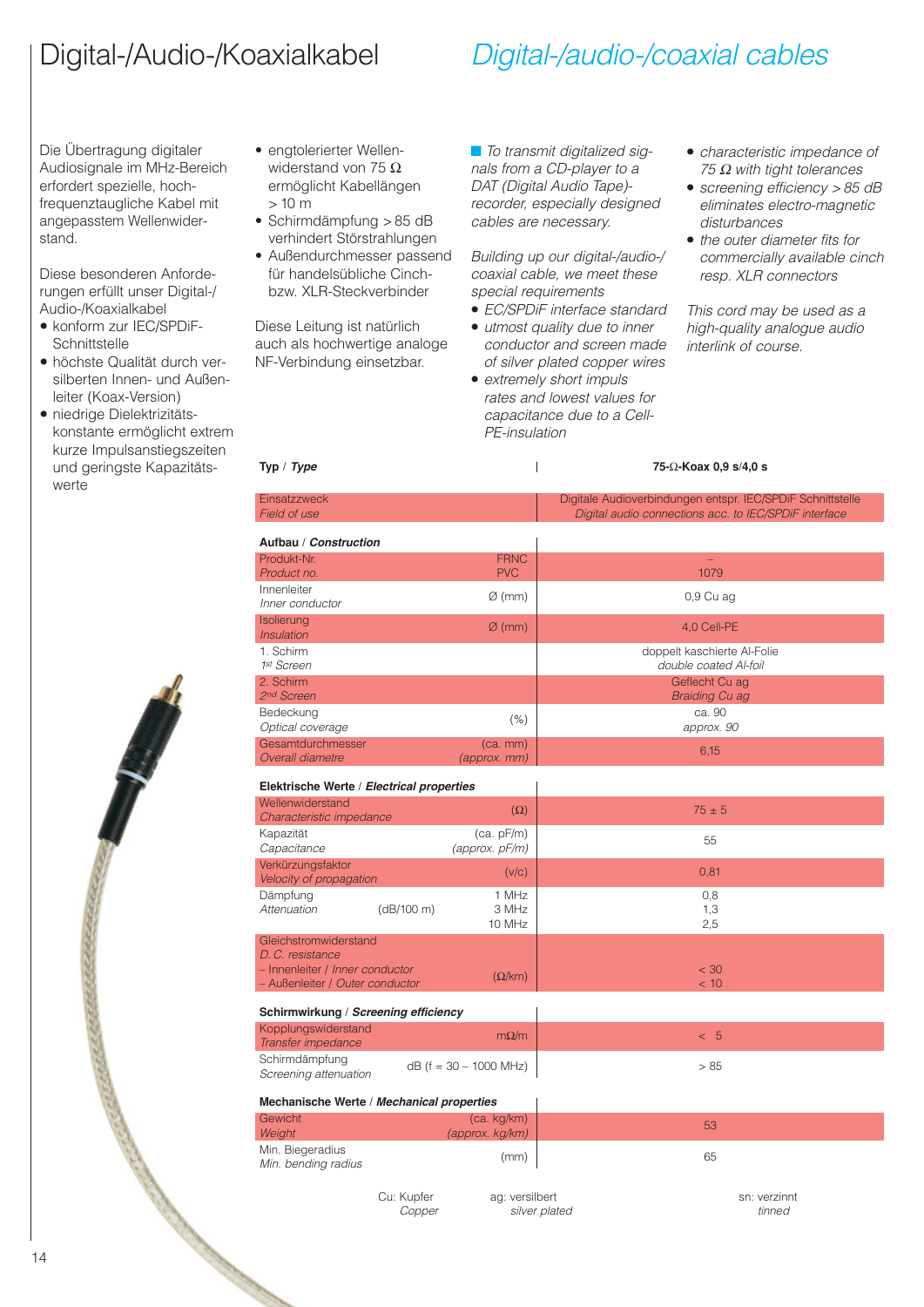# Twisted Pair-Datenkabel *Twisted pair* **hedea**

In modernen Datennetzen sind 4-paarige Datenkabel für eine systemneutrale Netzwerkverkabelung seit Jahren im Einsatz. Auch in der professionellen Audiotechnik werden diese sog. "twisted pair" Datenkabel inzwischen erfolgreich eingesetzt. Gerade in großen Tonregieanlagen z. B. in Sportstadien ist das Management der digitalen Audiosignale genauso komplex wie das Netzwerkmanagement in der elektronischen Datenverarbeitung. Auch die Zwischenspeicherung und das Bereitstellen von Audiodaten, wird durch die Digitaltechnologie bedeutend erleichtert.

bedea bietet hierfür verschiedene Kabelkonstruktionen an:

#### S/FTP

mit Folienschirm über den Paaren und zusätzlichem dichtem Flechtschirm über der Verseilverbund

#### SF/UTP

ohne Paarabschirmung aber mit Kombischirm (Schirmfolie + -geflecht) außen

#### F/UTP

ohne Paarabschirmung aber mit Folienschirm außen

### Twisted pair data cables

■ In modern data networks 4 pair data cables are used for a system independent cabling structure. In professional audio applications meanwhile these cables are successfully used, too. Especially in large professional audio systems like sport arenas the management of the digital audio signals is as complex as the network management in electronic data processing. The storage and recall of audio data has become significant easier by the digital technology.



bedea offers different cable constructions for such applications:

#### S/FTP

foil screened pairs with additional tight braided screen over all pairs

#### SF/UTP

without pair screening, but with combined overall screen (foil + braid)

#### F/UTP

without pair screening, but with foil as overall screen

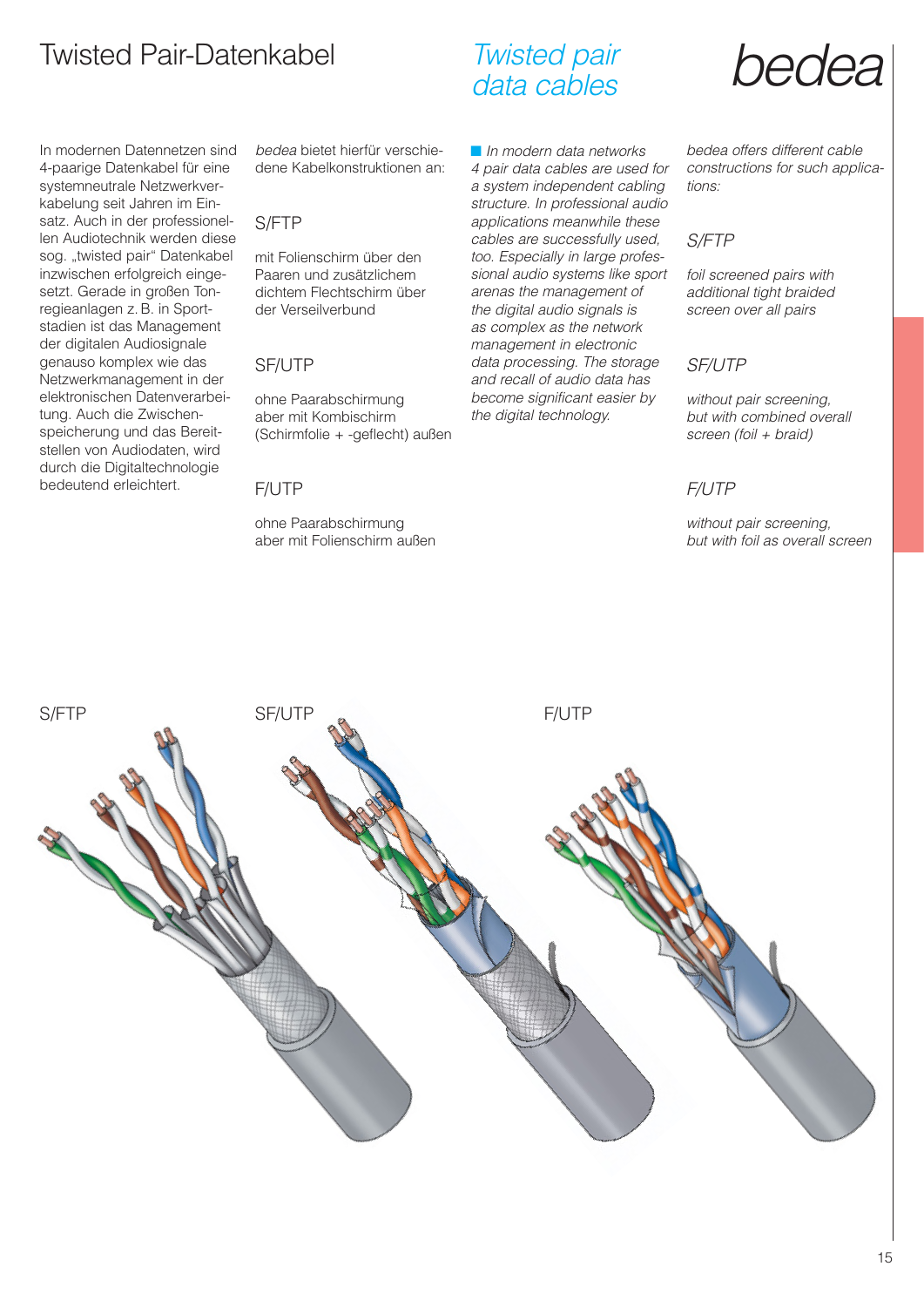# Lautsprecherleitungen

# Loudspeaker cables

Lautsprecherleitungen verbinden Verstärker und Lautsprecherboxen.

Der Querschnitt sollte möglichst groß gewählt werden, um einerseits auch hohe Leistungen verlustarm übertragen zu können und andererseits die im Lautsprecher entstehende Gegen-EMK über den Innenwiderstand des Verstärkers zu bedämpfen.

Je nach Anforderung an die Verkabelung werden eingesetzt:

#### Lautsprecherleitungen Standard (LSP...)

Diese Serie umfasst Zwillingsleitungen in den Querschnitten  $2 \times 0.50$  mm<sup>2</sup> bis  $2 \times 6,00$  mm<sup>2</sup> mit einem feindrähtigen aber dennoch kostengünstigen Leiteraufbau. Universelle Einsatzmöglichkeiten.

#### Lautsprecherleitungen hochflexibel (LSP. . . hfl)

Hier finden Sie Zwillingsleitungen, die höchsten Ansprüchen hinsichtlich Flexibilität und Optik genügen. Trotz großer Querschnitte von 2 x 1,50 mm2 bis 2 x 16,00 mm2 lassen sich diese Leitungen leicht handhaben. Die 4-fach-Leitungen eignen sich sowohl für Bi-Wiring bzw. Bi-Amping als auch für Car-HiFi.

Lautsprecherleitungen hochflexibel, koaxial  $(LSX...hfl)$ 

Koaxiale, hochflexible Lautsprecherleitungen werden vorzugsweise in der Musikelektronik eingesetzt. Sie müssen den Erfordernissen des rauen Bühnenbetriebes – ständiges Aus- und Einrollen oder Trittfestigkeit – gerecht werden und in die gängigen Steckverbinder (6,35 mm Klinke/XLR) passen.

Lautsprecherleitungen twinaxial (LSP. . .)

Auch diese Serie wird vorwiegend in der Musikelektronik verwendet. Aufgrund der Doppelisolierung (Ader/Mantel) können Beschallungen auch in 100-V-Technik erfolgen.

#### Lautsprecherleitungen mehrkanalig (4-/8-adrig)  $(LSR...)$

Bei diesen Konstruktionen sind 2 bzw. 4 Signalwege in einer Lautsprecherleitung integriert. Dadurch kann bei aufwändigen Beschallungsanlagen die Kabelanzahl reduziert oder die einzelnen Lautsprecher getrennt angesteuert werden.

■ Loudspeaker cables connect amplifiers and loudspeakers.

The cross section of the cores should be as big as possible to be able to transmit even high power rates without distortion, and to attenuate the electrophysical response of the loudspeaker by a low resistance of the amplifier.

The following diagram shows the power loss in dependence of cross section and cable length.

Depending on the cabling requirements, different designs may be used:

**Standard** loudspeaker cables  $(LSP. ...)$ 

Our standard series contains figure-8-cables from  $2 x$ 0.50 mm<sup>2</sup> up to 2 x 6.00 mm<sup>2</sup> with economic core constructions. These cables can be used universally.

High flexible loudspeaker cables  $(LSP. . . hfl)$ 

Within this series cables can be found fulfilling highest demands concerning flexibility and optical appearance. Altough having big cross sections from  $2 \times 1.50$  mm<sup>2</sup> up to 2 x 16.00 mm<sup>2</sup>, these cables can easily be handled. 4-corecables may be used for biwiring, bi-amping, and for car-HiFi.

Coaxial loudspeaker cables, high flexible  $(LSX...hfl)$ 

Coaxial, high flexible loudspeaker cables are predominantly used in music electronics. They are tailored to the rough stage application with its permanent uncoiling and recoiling, stressing, bending, and crushing. Connectors for those bedea cables (6.35 mm jack/XLR plug) are commercially available.

Twinaxial loudspeaker cables  $(LSR...)$ 

The main applications for this series is music electronics, too. Due to the double insulation design (core/jacket), sound performances in the 100-Vtechnology may be installed.

Multichannel loudspeaker cables (4/8 cores)  $(LSR...)$ 

Within this construction, two resp. four signal ways are integrated in one loudspeaker line. Thus, while installing high-end-PA-sets, the amount of cables can be reduced or single loudspeakers may separately be connected to discrete amplifiers.

Abhängigkeit der Leistungsverluste von der Kabellänge für verschiedene Querschnitte Dependence of power loss from cable length for different cross sections

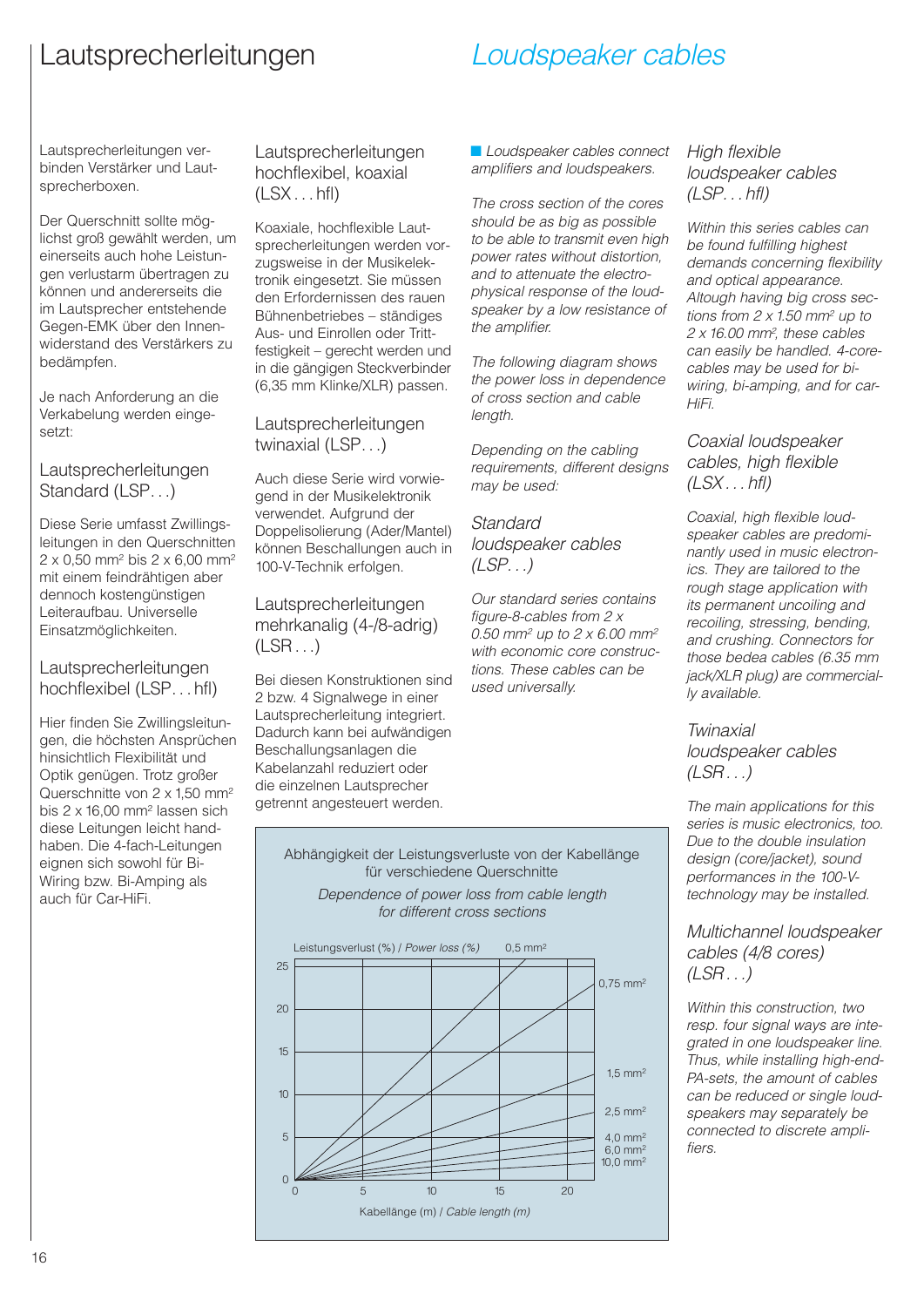# Lautsprecherleitungen Standard (LSP...)

# Loudspeaker cables<br>Standard design (LSP ) **bedea** Standard design (LSP...)

| Typ (= Leiterquerschnitt/mm <sup>2</sup> )<br>Type $(= cross section/mm^2)$ |                                         | $2 \times 0,50$  | $2 \times 0.75$                                                                                    | $2 \times 1,50$  | $2 \times 2,50$  | $2 \times 4,00$  | $2 \times 6,00$    |  |  |  |
|-----------------------------------------------------------------------------|-----------------------------------------|------------------|----------------------------------------------------------------------------------------------------|------------------|------------------|------------------|--------------------|--|--|--|
| Aufbau<br><b>Construction</b>                                               |                                         |                  |                                                                                                    |                  |                  |                  |                    |  |  |  |
| Produkt-Nr.<br>Product no.                                                  | <b>FRNC</b><br><b>PVC</b>               | 1045             | 1046                                                                                               | 2340<br>1047     | 2341<br>1048     | 2342<br>1049     | 2488<br>2435       |  |  |  |
| Aderzahl<br>Number of cores                                                 |                                         |                  | $\mathbf{2}$                                                                                       |                  |                  |                  |                    |  |  |  |
| Leiterkonstruktion/Ader<br>Construction of conductors/cores                 |                                         | $16 \times 0.2$  | $24 \times 0.2$                                                                                    | $30 \times 0.25$ | $50 \times 0.25$ | $56 \times 0.3$  | $84 \times 0.3$    |  |  |  |
| Leitermaterial<br>Material of conductors                                    |                                         | Cub              |                                                                                                    |                  |                  |                  |                    |  |  |  |
| Leiterführung<br>Guiding of conductors                                      |                                         |                  |                                                                                                    | parallel         |                  |                  |                    |  |  |  |
| Abmessungen<br>Dimensions                                                   | $(ca.$ mm $)$<br>(approx. mm)           | $4,6 \times 2,1$ | $5,0 \times 2,25$                                                                                  | $5.7 \times 2.7$ | $3.2 \times 6.7$ | $8.7 \times 4.2$ | $10,7 \times 5,30$ |  |  |  |
| Aderkennzeichnung<br><b>Coding of cores</b>                                 |                                         |                  | 1 Ader geriffelt (alternativ durch Farbstreifen)<br>1 core longitudinally ripped (or colour coded) |                  |                  |                  |                    |  |  |  |
| <b>Elektrische Eigenschaften</b><br><b>Electrical properties</b>            |                                         |                  |                                                                                                    |                  |                  |                  |                    |  |  |  |
| Schleifenwiderstand<br>Loop resistance                                      | $(m\Omega/m)$                           | 70               | 47                                                                                                 | 24               | 14               | 9                | $6\phantom{1}$     |  |  |  |
| Kapazität<br>Capacitance                                                    | (ca. pF/m)<br>$(approx.$ $pF/m$ )       | 39               | 42                                                                                                 | 52               | 60               | 58               | 55                 |  |  |  |
| Induktivität bei 1 kHz<br>Inductance at 1 kHz                               | $(ca. \mu H/m)$<br>$(approx. \mu H/m)$  | 0,77             | 0,73                                                                                               | 0,63             | 0,59             | 0,58             | 0,59               |  |  |  |
| 100-V-Betrieb<br>100-V-usage                                                |                                         |                  |                                                                                                    | nein<br>no       |                  |                  |                    |  |  |  |
| Mechanische Eigenschaften<br><b>Mechanical properties</b>                   |                                         |                  |                                                                                                    |                  |                  |                  |                    |  |  |  |
| Trittfestigkeit<br>Safety against crunching                                 |                                         |                  |                                                                                                    | ja<br>ves        |                  |                  |                    |  |  |  |
| Min. Biegeradius<br>Min. bending radius                                     | $(ca.$ mm $)^*$<br>$(approx.$ mm $)^*$  | 17               | 11                                                                                                 | 14               | 17               | 21               | 27                 |  |  |  |
| Max. Zugbelastung bei 20 °C<br>Max. pulling force at 20 °C                  | (N)                                     | 100              | 150                                                                                                | 290              | 490              | 790              | 1100               |  |  |  |
| Gewicht<br>Weight                                                           | (ca. kg/km)<br>(approx. kg/km)          | 17               | 23                                                                                                 | 38               | 58               | 96               | 150                |  |  |  |
| Verbrennungswärme<br><b>Heat of combustion</b>                              | <b>FRNC</b><br>(kWh/m)<br>$(kWh/m)$ PVC | 0.06             | 0.06                                                                                               | 0,08             | 0,12<br>0,10     | 0,20<br>0,17     | 0,34<br>0,29       |  |  |  |

\* flache Seite **Cub: Kupferdrähte, blank**<br>
f*lat side* bare copper wires bare copper wires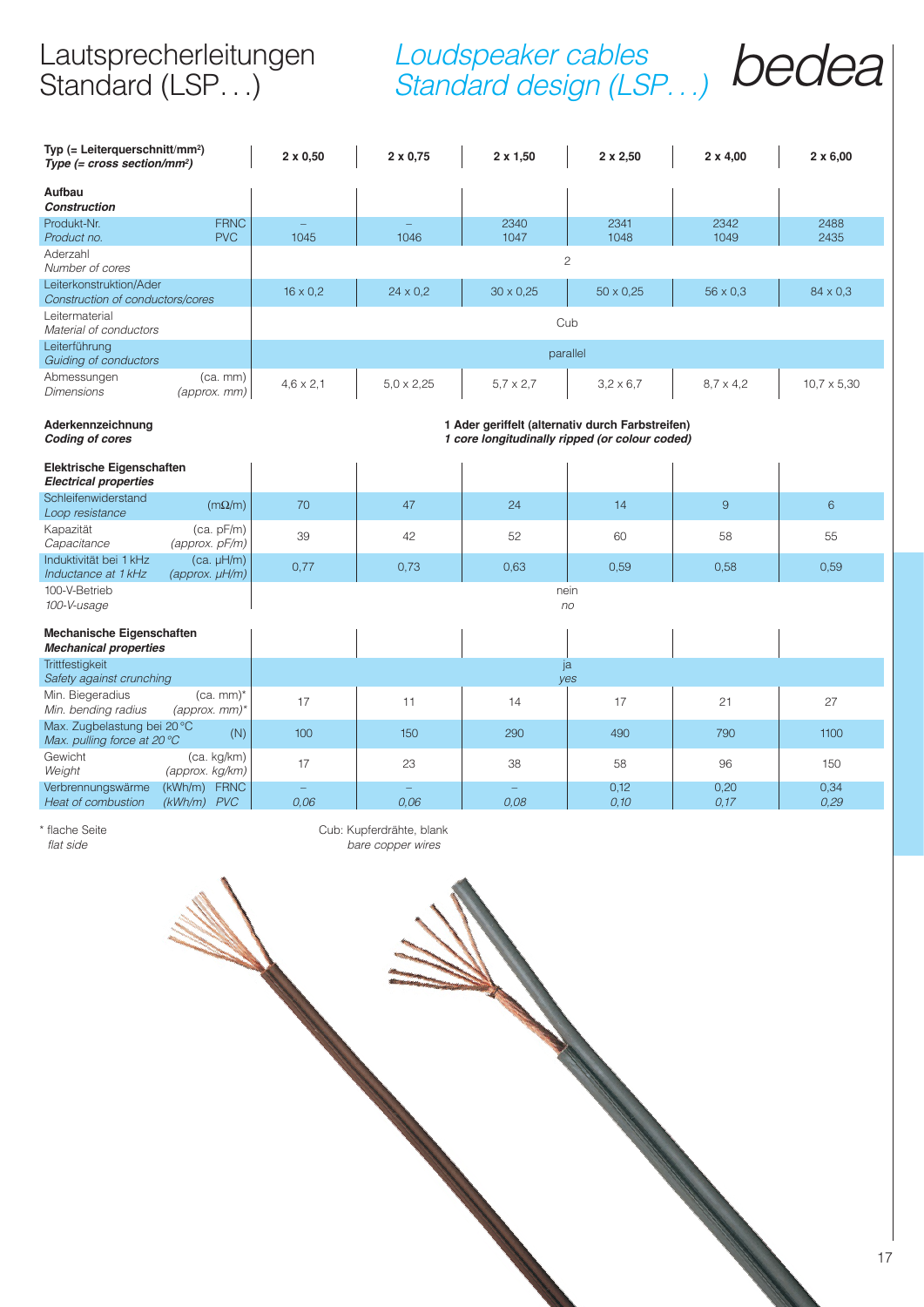## Lautsprecherleitungen hochflexibel (LSP...hfl)

# Loudspeaker cables highly flexible (LSP. . . hfl)

| Typ $(=$ Leiterquerschnitt/mm <sup>2</sup> )<br>Type $(= cross section/mm^2)$ |                                        | 2 x 1,50 hfl/<br>4 x 1,50 hfl          | 2 x 2,50 hfl/<br>4 x 2,50 hfl          | 2 x 4,00 hfl     | 2 x 4,00 hfl-s                                                                              | $2 \times 6,00$ hfl | 2 x 10,00 hfl     | 2 x 16,00 hfl     |
|-------------------------------------------------------------------------------|----------------------------------------|----------------------------------------|----------------------------------------|------------------|---------------------------------------------------------------------------------------------|---------------------|-------------------|-------------------|
| Aufbau<br><b>Construction</b>                                                 |                                        |                                        |                                        |                  |                                                                                             |                     |                   |                   |
| Produkt-Nr.<br>Product no.                                                    | <b>FRNC</b><br><b>PVC</b>              | 1050/1056                              | 1051/1057                              | 1052             | 1053                                                                                        | 1054                | 1055              | 2681              |
| Aderzahl<br>Number of cores                                                   |                                        | 2/4                                    | 2/4                                    | $\overline{c}$   | $\overline{c}$                                                                              | $\overline{c}$      | $\overline{c}$    | $\overline{c}$    |
| Leiterkonstruktion Innenleiter<br>Construction of inner conductors            |                                        | $186 \times 0.1$                       | $318 \times 0.1$                       | $504 \times 0.1$ | $504 \times 0.1$                                                                            | $770 \times 0.1$    | $1260 \times 0.1$ | $2037 \times 0.1$ |
| Leitermaterial<br>Material of conductors                                      |                                        | Cub                                    | Cub                                    | Cub              | Cu ag                                                                                       | Cub                 | Cub               | Cub               |
| Leiterführung<br>Guiding of conductors                                        |                                        |                                        |                                        |                  | parallel                                                                                    |                     |                   |                   |
| Abmessungen<br><b>Dimensions</b>                                              | $(ca.$ mm $)$<br>$(approx.$ mm $)$     | $6.7 \times 3.1/$<br>$13.2 \times 3.1$ | $7,4 \times 3,5/$<br>$15.2 \times 3.6$ | $9,4 \times 4,5$ | $9,4 \times 4,5$                                                                            | $11.6 \times 5.6$   | $15,4 \times 7,4$ | $16,5 \times 8,0$ |
| Aderkennzeichnung<br><b>Coding of cores</b>                                   |                                        |                                        |                                        |                  | 1 Ader mit seitlichem, roten Streifen**<br>1 core longitudinally marked with a red stripe** |                     |                   |                   |
| Elektrische Eigenschaften<br><b>Electrical properties</b>                     |                                        |                                        |                                        |                  |                                                                                             |                     |                   |                   |
| Schleifenwiderstand<br>Loop resistance                                        | $(m\Omega/m)$                          | 25                                     | 14                                     | 9                | 9                                                                                           | 6                   | 3,6               | 2,3               |
| Kapazität<br>Capacitance                                                      | (ca. pF/m)<br>(approx. pF/m)           | 51                                     | 59                                     | 58               | 58                                                                                          | 59                  | 55                | 74                |
| Induktivität bei 1 kHz<br>Inductance at 1 kHz                                 | $(ca. \mu H/m)$<br>$(approx. \mu H/m)$ | 0,64                                   | 0,58                                   | 0,58             | 0,58                                                                                        | 0,57                | 0,60              | 0,51              |
| 100-V-Betrieb<br>100-V-usage                                                  |                                        |                                        |                                        |                  | nein<br>no                                                                                  |                     |                   |                   |
| Mechanische Eigenschaften<br><b>Mechanical properties</b>                     |                                        |                                        |                                        |                  |                                                                                             |                     |                   |                   |
| <b>Trittfestigkeit</b><br>Safety against crunching                            |                                        |                                        |                                        |                  | ja<br>ves                                                                                   |                     |                   |                   |
| Min. Biegeradius<br>Min. bending radius                                       | $(ca.$ mm $)^*$<br>$(approx.$ mm $)^*$ | 16                                     | 18                                     | 23               | 23                                                                                          | 28                  | 37                | 40                |
| Max. Zugbelastung bei 20 °C<br>Max. pulling force at 20 °C                    | (N)                                    | 292/580                                | 500/1000                               | 790              | 790                                                                                         | 1200                | 1970              | 3200              |

Heat of combustion

\* flache Seite  $2 \times 10^2/2 \times 16^2$  ohne Streifenmarkierung/1 Ader mit Aufdruck Cu: Kupfer b: blank<br>flat side  $2 \times 10^2/2 \times 16^2$  without stripe/1 core printed Copper bare  $2 \times 10^2/2 \times 16^2$  without stripe/1 core printed

Gewicht (ca. kg/km) 41/82 60/120 108 108 148 252 356 Weight (approx. kg/km) Verbrennungswärme (kWh/m) FRNC 0,09 0,10 – – – – –

4 x . . . zusätzlich mit 1 profilierten Ader

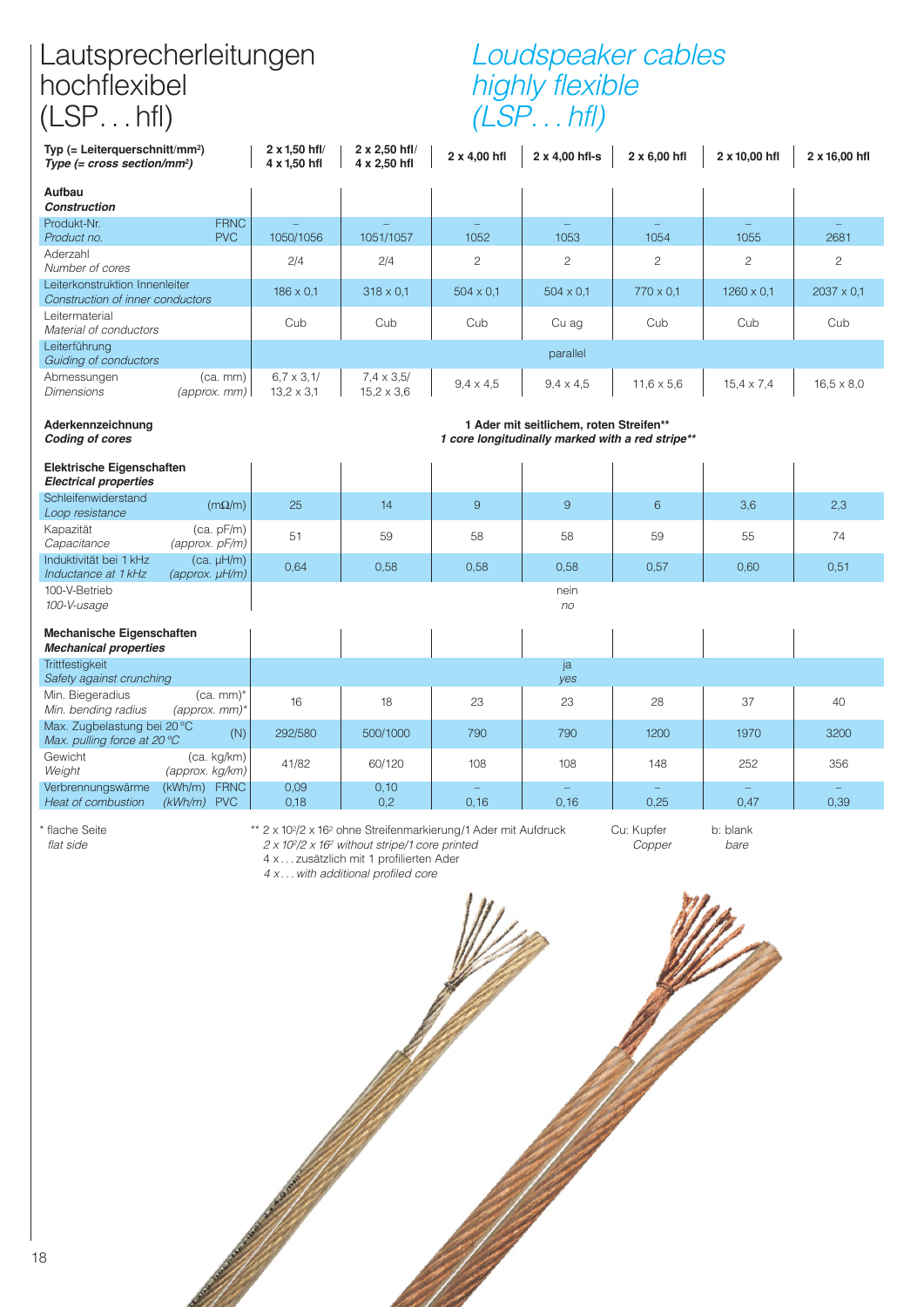# Lautsprecherleitungen hochflexibel, koaxial (LSX...hfl)

## Loudspeaker cables highly flexible, coaxial  $(LSX...hfl)$



| Typ $(=$ Leiterquerschnitt/mm <sup>2</sup> )<br>Type $(= cross section/mm^2)$ |                                         | 2 x 1,50 kx-hfl  | 2 x 2,50 kx-hfl  | 2 x 4,00 kx-hfl  | 2 x 6,00 kx-hfl    | <b>RG 223</b>  | <b>RG 214</b>     |
|-------------------------------------------------------------------------------|-----------------------------------------|------------------|------------------|------------------|--------------------|----------------|-------------------|
| Aufbau<br><b>Construction</b>                                                 |                                         |                  |                  |                  |                    |                |                   |
| Produkt-Nr.<br>Product no.                                                    | <b>FRNC</b><br><b>PVC</b>               | 2360<br>1502     | 2361<br>1058     | 2362<br>2301     | 2363<br>1505       | 2554<br>1103   | 2368<br>1098      |
| Aderzahl<br>Number of cores                                                   |                                         |                  |                  |                  | $\overline{c}$     |                |                   |
| Leiterkonstruktion Innenleiter<br>Construction of inner conductors            |                                         | $186 \times 0.1$ | $318 \times 0.1$ | $504 \times 0.1$ | $770 \times 0.1$   | $1 \times 0.9$ | $7 \times 0.76$   |
| Leiterkonstruktion Außenleiter<br>Construction of outer conductors            |                                         | 156 x 0,1/0,12   | 144 x 0,16/0,14  | 144 x 0,2/0,18   | 252 x 0,18/0,16    | 224 x 0.12     | $312 \times 0,16$ |
| Leitermaterial<br>Material of conductors                                      |                                         | Cub              | Cub              | Cub              | Cub                | Cu ag          | Cu ag             |
| Leiterführung<br>Guiding of conductors                                        |                                         |                  |                  |                  | koaxial<br>coaxial |                |                   |
| Gesamt-Ø<br>Overall diametre                                                  | $(ca.$ mm $)$<br>(approx. mm)           | 5,4              | 6,8              | 7,5              | 8,0                | 5,5            | 10,8              |
| Elektrische Eigenschaften<br><b>Electrical properties</b>                     |                                         |                  |                  |                  |                    |                |                   |
| Schleifenwiderstand<br>Loop resistance                                        | $(m\Omega/m)$                           | 23               | 14               | $\overline{9}$   | 6                  | 37             | 11                |
| Kapazität<br>Capacitance                                                      | (ca. pF/m)<br>(approx. pF/m)            | 590              | 620              | 590              | 510                | 101            | 101               |
| Induktivität bei 1 kHz<br>Inductance at 1 kHz                                 | $(ca. \mu H/m)$<br>$(approx. \mu H/m)$  | 0,14             | 0,14             | 0,14             | 0,14               | 0,31           | 0,30              |
| 100-V-Betrieb<br>100-V-usage                                                  |                                         |                  |                  | nein             | no                 |                |                   |
| Mechanische Eigenschaften<br><b>Mechanical properties</b>                     |                                         |                  |                  |                  |                    |                |                   |
| Trittfestigkeit<br>Safety against crunching                                   |                                         |                  |                  |                  | ja<br>yes          |                |                   |
| Min. Biegeradius<br>Min. bending radius                                       | $(ca.$ mm $)$<br>(approx. mm)           | 30               | 35               | 40               | 40                 | 30             | 55                |
| Max. Zugbelastung bei 20 °C<br>Max. pulling force at 20 °C                    | (N)                                     | 300              | 500              | 800              | 1200               | 300            | 900               |
| Gewicht<br>Weight                                                             | (ca. kg/km)<br>(approx. kg/km)          | 53               | 91               | 125              | 164                | 56             | 202               |
| Verbrennungswärme<br>Heat of combustion                                       | (kWh/m)<br><b>FRNC</b><br>$(kWh/m)$ PVC | $\equiv$<br>0,17 | 0,29             | 0,32             | 0,31               | 0,14<br>0,16   | 0,65<br>0,73      |

Cu: Kupfer b: blank ag: versilbert Copper bare silver plated

Sunday Maria River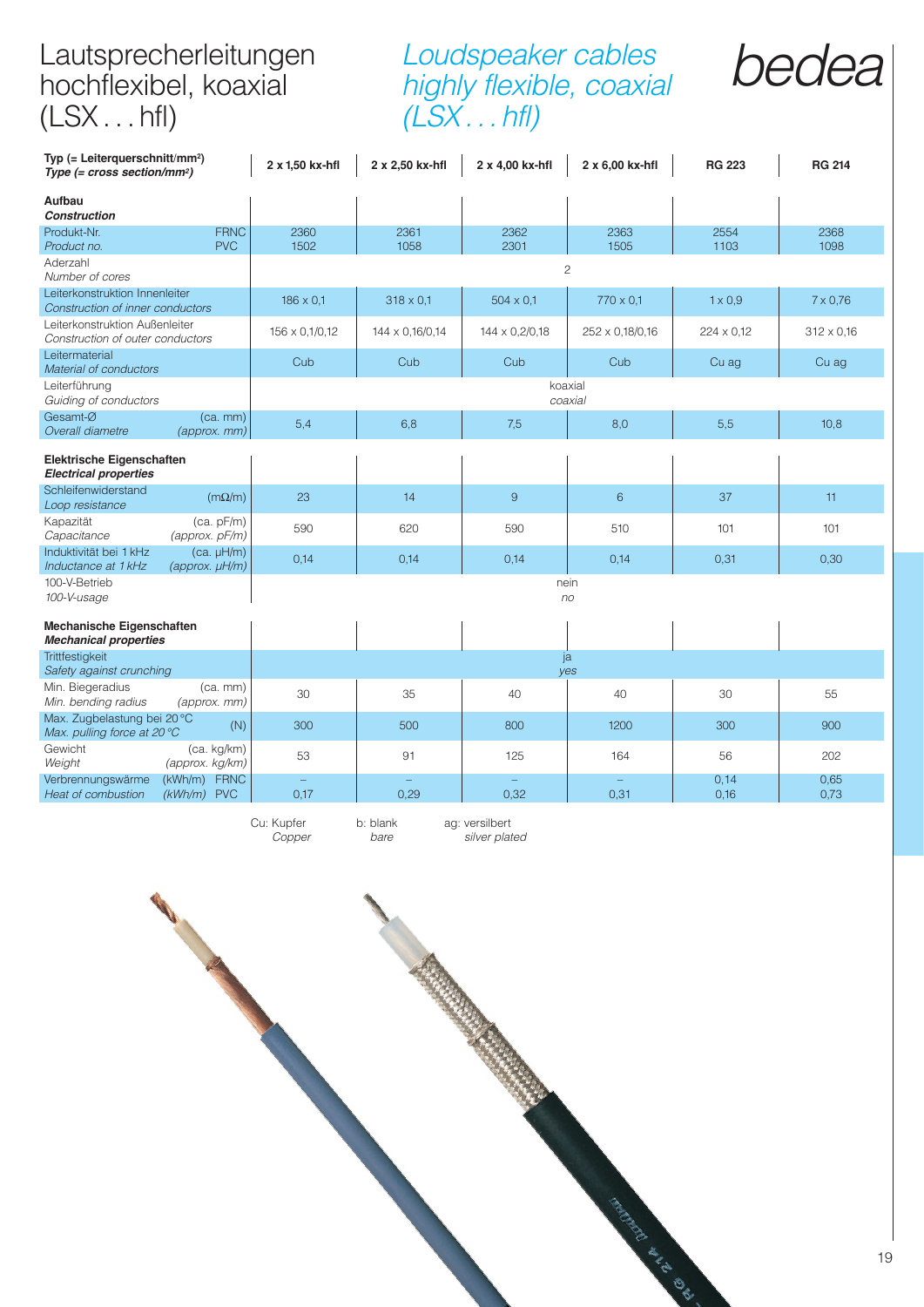# Lautsprecherleitungen twinaxial (LSR...)

# Loudspeaker cables twinaxial (LSR...)

| Typ $(=$ Leiterquerschnitt/mm <sup>2</sup> )<br>Type $(= cross section/mm^2)$ |                                             | $2 \times 0,75$ | $2 \times 1,50$  | $2 \times 2,50$  | $2 \times 4,00$ | $2 \times 6,00$ |  |  |  |  |
|-------------------------------------------------------------------------------|---------------------------------------------|-----------------|------------------|------------------|-----------------|-----------------|--|--|--|--|
| Aufbau<br><b>Construction</b>                                                 |                                             |                 |                  |                  |                 |                 |  |  |  |  |
| Produkt-Nr.<br>Product no.                                                    | <b>FRNC</b><br><b>PVC</b>                   | 2600<br>2582    | 2601<br>2583     | 2602<br>2584     | 2603<br>2585    | 2604<br>2586    |  |  |  |  |
| Aderzahl<br>Number of cores                                                   |                                             | $\overline{c}$  |                  |                  |                 |                 |  |  |  |  |
| Leiterkonstruktion/Ader<br>Construction of conductors/cores                   |                                             | $24 \times 0.2$ | $30 \times 0.25$ | $50 \times 0.25$ | $56 \times 0.3$ | $84 \times 0.3$ |  |  |  |  |
| Leitermaterial<br>Material of conductors                                      |                                             | Cub             |                  |                  |                 |                 |  |  |  |  |
| Aderisolation<br>Insulation of conductors                                     |                                             |                 |                  | FRNC/PVC         |                 |                 |  |  |  |  |
| Abmessungen<br>Dimensions                                                     | $(ca. \oslash mm)$<br>$(approx.$ $Ø$ mm $)$ | 6,3             | 7,5              | 9,0              | 10,5            | 11,0            |  |  |  |  |
| Elektrische Eigenschaften<br><b>Electrical properties</b>                     |                                             |                 |                  |                  |                 |                 |  |  |  |  |
| Schleifenwiderstand<br>Loop resistance                                        | $(m\Omega/m)$                               | 47              | 23               | 14               | 9               | 6               |  |  |  |  |
| Kapazität<br>Capacitance                                                      | (ca. pF/m)<br>(approx. pF/m)                | 50              |                  |                  |                 |                 |  |  |  |  |
| Induktivität bei 1 kHz<br>Inductance at 1 kHz                                 | $(ca. \mu H/m)$<br>$(approx. \mu H/m)$      | 0,60            |                  |                  |                 |                 |  |  |  |  |
| 100-V-Betrieb<br>100-V-usage                                                  |                                             | ja<br>yes       |                  |                  |                 |                 |  |  |  |  |
| Mechanische Eigenschaften<br><b>Mechanical properties</b>                     |                                             |                 |                  |                  |                 |                 |  |  |  |  |
| Trittfestigkeit<br>Safety against crunching                                   |                                             |                 |                  | ja<br>yes        |                 |                 |  |  |  |  |
| Min. Biegeradius<br>Min. bending radius                                       | $(ca.$ mm $)$<br>(approx. mm)               | 35              | 40               | 45               | 55              | 55              |  |  |  |  |
| Max. Zugbelastung bei 20 °C<br>Max. pulling force at 20 °C                    | (N)                                         | 150             | 290              | 500              | 790             | 1200            |  |  |  |  |
| Gewicht<br>Weight                                                             | (ca. kg/km)<br>(approx. kg/km)              | 52              | 80               | 120              | 171             | 213             |  |  |  |  |
| Verbrennungswärme<br>Heat of combustion                                       | (kWh/m) FRNC<br>$(kWh/m)$ PVC               | 0,34<br>0,29    | 0,46<br>0,40     | 0,66<br>0,56     | 0.87<br>0,75    | 0,91<br>0,78    |  |  |  |  |

Cub: Kupferdrähte, blank bare copper wires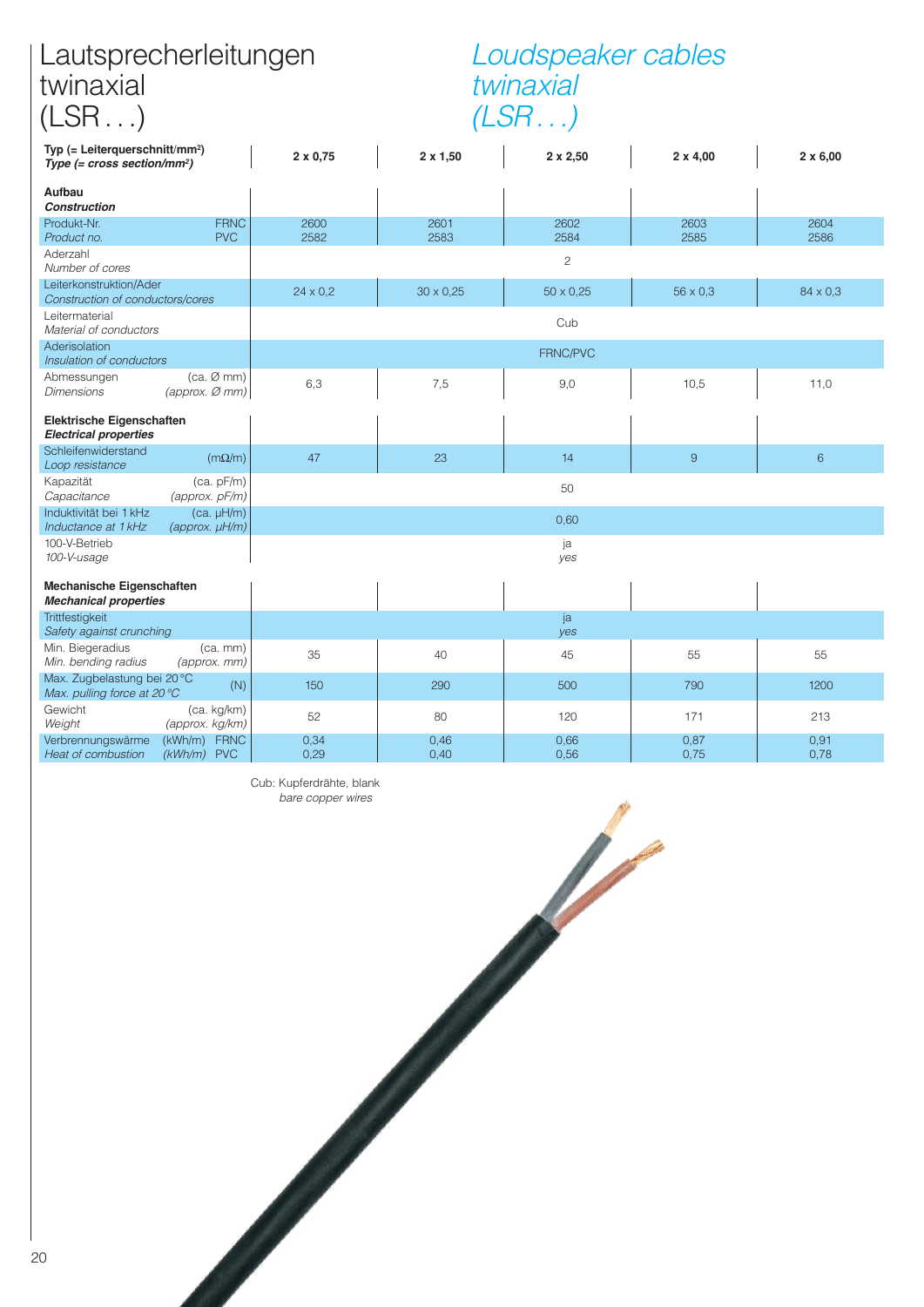| Lautsprecherleitungen<br>mehrkanalig<br>(LSR)                                 |                                        |                                                                                                               | Loudspeaker cables<br>multichannel<br>(LSR) |                 |                  |                 |                 |  |  |  |
|-------------------------------------------------------------------------------|----------------------------------------|---------------------------------------------------------------------------------------------------------------|---------------------------------------------|-----------------|------------------|-----------------|-----------------|--|--|--|
| Typ $(=$ Leiterquerschnitt/mm <sup>2</sup> )<br>Type $(= cross section/mm^2)$ |                                        | 4 x 2,50                                                                                                      | 4 x 4,00                                    | $4 \times 6,00$ | $8 \times 2,50$  | $8 \times 4,00$ | $8 \times 6,00$ |  |  |  |
| Aufbau<br>Construction                                                        |                                        |                                                                                                               |                                             |                 |                  |                 |                 |  |  |  |
| Produkt-Nr.                                                                   | <b>FRNC</b>                            | 2594                                                                                                          | 2595                                        | 2596            | 2597             | 2598            | 2674            |  |  |  |
| Product no.                                                                   | <b>PVC</b>                             | 2588                                                                                                          | 2589                                        | 2590            | 2591             | 2592            | 2673            |  |  |  |
| Aderzahl<br>Number of cores                                                   |                                        | $\overline{4}$                                                                                                | $\overline{4}$                              | $\overline{4}$  | 8                | 8               | 8               |  |  |  |
| Leiterkonstruktion/Ader<br>Construction of conductors/cores                   |                                        | $50 \times 0.25$                                                                                              | $56 \times 0.3$                             | $84 \times 0.3$ | $50 \times 0.25$ | $56 \times 0.3$ | $84 \times 0.3$ |  |  |  |
| Leitermaterial<br>Material of conductors                                      |                                        | Cub                                                                                                           |                                             |                 |                  |                 |                 |  |  |  |
| Aderisolation<br>Insulation of cores                                          |                                        | FRNC/PVC                                                                                                      |                                             |                 |                  |                 |                 |  |  |  |
| Abmessungen<br><b>Dimensions</b>                                              | $(ca.$ mm $)$<br>(approx. mm)          | 10,2                                                                                                          | 12,5                                        | 13,0            | 13,0             | 18.0            | 19.0            |  |  |  |
| Aderkennzeichnung<br><b>Coding of cores</b>                                   |                                        | Aderpaare rt + sw mit zusätzlichem Zahlenaufdruck<br>Pairs of cores $rt + sw$ with additional printed numbers |                                             |                 |                  |                 |                 |  |  |  |
| <b>Elektrische Eigenschaften</b><br><b>Electrical properties</b>              |                                        |                                                                                                               |                                             |                 |                  |                 |                 |  |  |  |
| Schleifenwiderstand**<br>Loop resistance**                                    | $(m\Omega/m)$                          | 14                                                                                                            | $\overline{9}$                              | $6\phantom{1}$  | 14               | 9               | 6               |  |  |  |
| Kapazität<br>Capacitance                                                      | (ca. pF/m)<br>(approx. pF/m)           | 50                                                                                                            |                                             |                 |                  |                 |                 |  |  |  |
| Induktivität bei 1 kHz<br>Inductance at 1 kHz                                 | $(ca. \mu H/m)$<br>$(approx. \mu H/m)$ | 0,60                                                                                                          |                                             |                 |                  |                 |                 |  |  |  |
| 100-V-Betrieb<br>100-V-usage                                                  |                                        | ja<br>yes                                                                                                     |                                             |                 |                  |                 |                 |  |  |  |
| <b>Mechanische Eigenschaften</b><br><b>Mechanical properties</b>              |                                        |                                                                                                               |                                             |                 |                  |                 |                 |  |  |  |
| <b>Trittfestigkeit</b><br>Safety against crunching                            |                                        |                                                                                                               | ja<br>yes                                   |                 |                  |                 |                 |  |  |  |
| Min. Biegeradius<br>Min. bending radius                                       | $(ca.$ mm $)$<br>(approx. mm)          | 50                                                                                                            | 65                                          | 65              | 65               | 90              | 95              |  |  |  |
| Max. Zugbelastung bei 20 °C<br>(N)<br>Max. pulling force at $20^{\circ}$ C    |                                        | 1000                                                                                                          | 1600                                        | 2400            | 2000             | 3200            | 4800            |  |  |  |
| Gewicht<br>Weight                                                             | (ca. kg/km)<br>(approx. kg/km)         | 160                                                                                                           | 256                                         | 318             | 285              | 488             | 646             |  |  |  |
| Verbrennungswärme<br>Heat of combustion                                       | (kWh/m) FRNC<br>$(kWh/m)$ PVC          | 0,52<br>0,60                                                                                                  | 0,75<br>0,86                                | 0,71<br>0,84    | 0,81<br>0,93     | 1,61<br>1,78    | 1,98<br>1,86    |  |  |  |

\*\* je Signalweg (2 Adern in Serie) Cub: Kupferdrähte, blank for each signal line (2 cores) cubit bare copper wires

21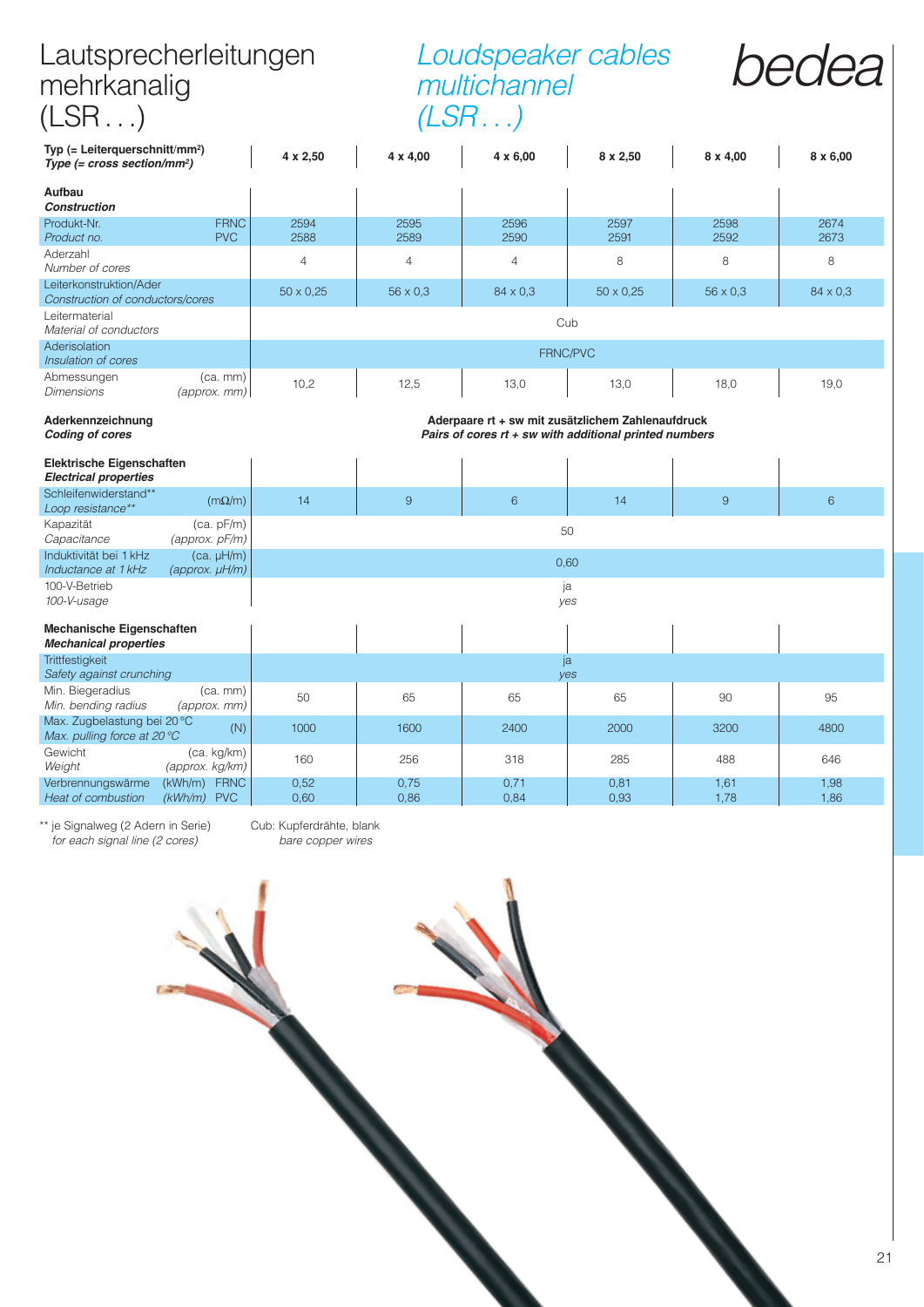# Optische NF-Über tragungstechnik

Ein optischer Audioaus- oder -eingang ist sowohl in der privaten, wie in der professionellen Multimediatechnik längst Standard.

Gegenüber der konventionellen Übertragung in Kupferkabel-Technologie bieten Glasfasern wesentliche Vorteile:

- Unempfindlichkeit gegenüber elektromagnetischen Störungen (Brummen, HF-Einstrahlung, Blitzeinschlag etc.)
- Abhörsicherheit
- große Übertragungslängen ohne Zwischenverstärkung
- geringes Gewicht
- Bei allen Typen werden folgende Fasern eingesetzt: Monomode E 9/125 µ Multimode G 50/125 µ Multimode G 62,5/125 µ POF S 980/1000

bedea bietet im Rahmen des umfangreichen Gesamt programmes ein breites Spektrum an geeigneten LWL-Kabeln für die NF-Signalübertragung:

- LWL-Innenkabel
- LWL-Außenkabel
- LWL-Polymerfaserkabel

Die meisten unserer LWL-Kabel können auch konfek tioniert geliefert werden.

Wir helfen Ihnen auch gerne bei der Konzeption von speziellen Problemlösungen.

# **Optical** LF-transmitting technique

■ An optical input/output has become a standard in home entertainment as well as in professional multimedia.

Compared to the traditional way of transmitting audio signals using copper cables, optical fibres have significant advantages:

- insensitive to electromagnetic distortions
- security against tapping
- large transmitting lengths without intermediate amplifying
- low weight
- the following fibres are used for each types: Monomode E9/125 µ Multimode G50/125 µ Multimode G62.5/125 µ POF S980/1000

bedea offers within its program a variety of cables suitable for transmitting LF-signals:

- indoor cables
- outdoor cables
- polymer fibre cables

Most of our fibre-optical cables can be supplied assembled, too.

رج

We are glad to help you planning your own solution.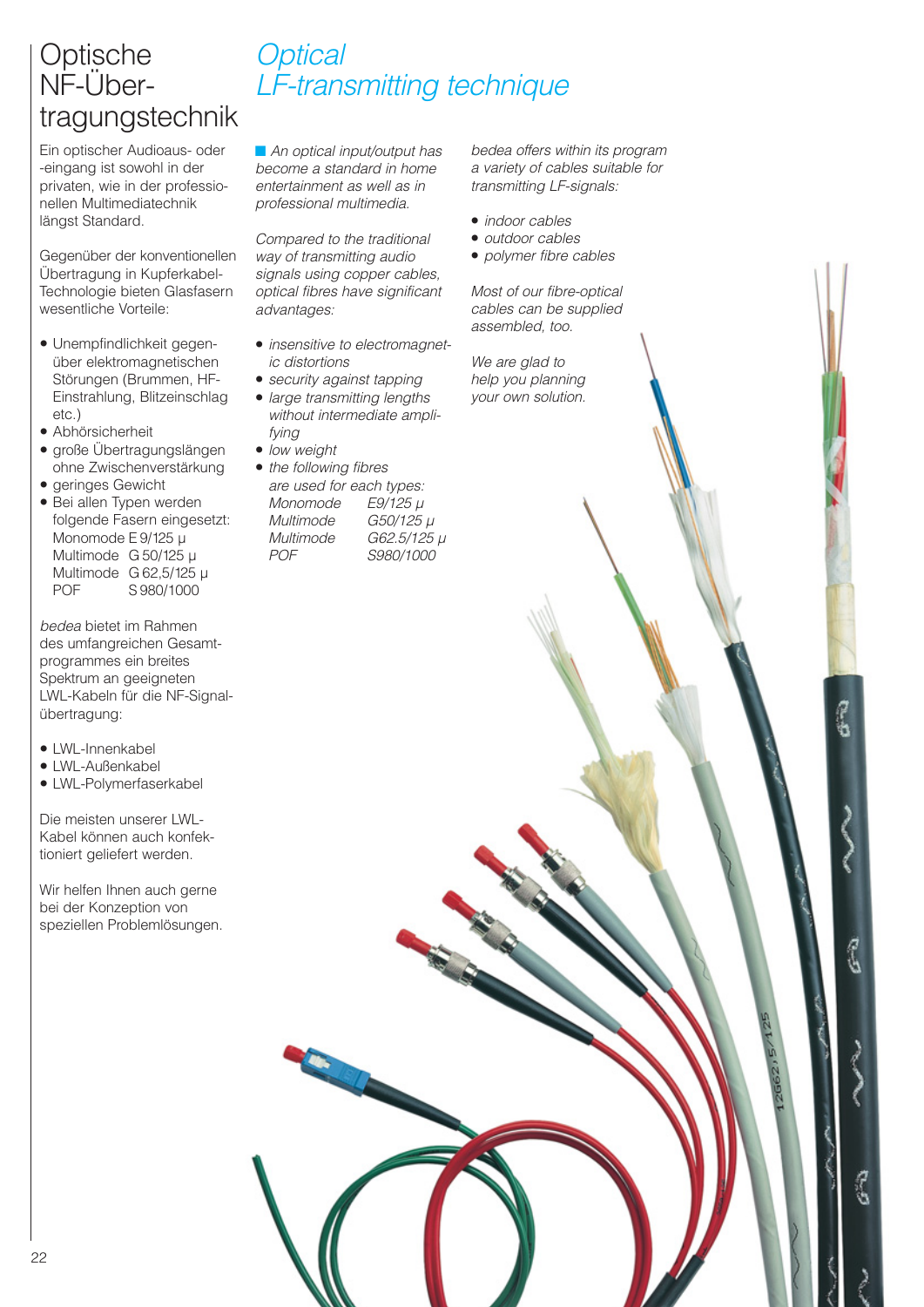#### LWL-Außenkabel A-DQ (ZN) 2Y. . .

**Einsatzbereich** 

Für den Außenbereich (direkte Sonneneinstrahlung, Erdverlegung).



Fibre-optical outdoor cable A-DQ (ZN) 2Y. . .

#### Application

For outdoor application (exposed solar radiation, buried installation).



Fibre-optical

LWL-Micro-Breakoutkabel MVB (I-V (ZN) H)

#### Einsatzbereich

Die preiswerte Alternative zum "klassischen" Breakoutkabel. Kompakter Aufbau mit ver seilten Kompaktadern. Direkte Steckermontage möglich. Verlegung innerhalb von Gebäuden.

# LWL-Kabel Fibre-optical hedea

Fibre-optical micro breakout cable MVB  $(I-V(ZN)H)$ 

#### Application

The low cost alternative to our "classical" breakout cable. Compact design with stranded tight buffers. Mounting of connectors directly onto the fibres is possible. For indoor installation only.

LWL-Außenkabel MDA- . . . (A-D (ZN) 2Y)

#### **Einsatzbereich**

Fettfreie, kompakte, preiswerte Allroundkabel für Anwendungen bis max. 16 Fasern. Für den Außenbereich (direkte Sonneneinstrahlung, Erdverlegung).



#### MDA- . . . (A-D (ZN) 2Y) Application

Compact, low-cost design, free of grease made for all applications up to 16 fibres. For outdoor application (exposed solar radiation, buried installation).

Fibre-optical outdoor cable

LWL-Innenkabel **TopLink** (I-V (ZN) (STS) H . . . / I-V (ZN)  $(STS) Y...$ 

#### **Einsatzbereich**

Simplex-/Duplex-Innenkabel zur stationären Verlegung. Durch integrierte Stauchschutzelemente einfache und sichere Verlegung möglich.



#### Fibre-optical indoor cable **TopLink** (I-V (ZN) (STS) H . . . / I-V (ZN)  $(STS)$   $Y...$

Application

Simplex/Duplex indoor cable for stationary installation. Absolutely safe installation due to integrated strain relief elements.

#### LWL-Innenkabel  $I-D(ZN) H... / I-D(ZN) Y...$

**Einsatzbereich** 

Innenkabel für alle Inhouse-Anwendungen bis max. 16 Fasern. Kompakter Aufbau, kleiner Durchmesser.

Fibre-optical indoor cable  $I-D(ZN)H.../I-D(ZN)Y...$ 

#### Application

Indoor cable for all inhouse applications with up to 16 fibres. Compact design with small diametres.



#### LWL-Innenkabel (Polymerfasern) I-V2Y 1S 980/1000 (Simplex) / I-V2Y 2S 980/1000 (Duplex)

#### **Einsatzbereich**

Datenübertragung bis zu ~100 m (Audio-Bereich, Anlagen- und Komponentensteuerung im Kfz-Bereich und in der industriellen Fertigung).



#### Fibre-optical indoor cable (Polymer fibre) I-V2Y 1S 980/1000 (Simplex) / I-V2Y 2S 980/1000 (Duplex)

#### Application

Data transmission up to app.100 m (audio applications, controlling and monitoring of arrays and components in the automotive sector and industrial processes).

#### LWL-Breakoutkabel BDB (IT-VHH / I-VYY)

#### Einsatzbereich

"Klassische" Breakoutkabel, bestehend aus verseilten Simplex-Innenkabeln für Multifaser-Rangierkabel. Verlegung innerhalb von Gebäuden und im Außenbereich, jedoch nicht für direkte Erdverlegung und direkte Sonneneinstrahlung.

#### Fibre-optical breakout cable BDB (IT-VHH / I-VYY)

#### Application

"Classical" breakout cable with stranded simplex indoor cables for multi patch cables. For indoor and outdoor installation, but not for buried laying or direct solar exposure.